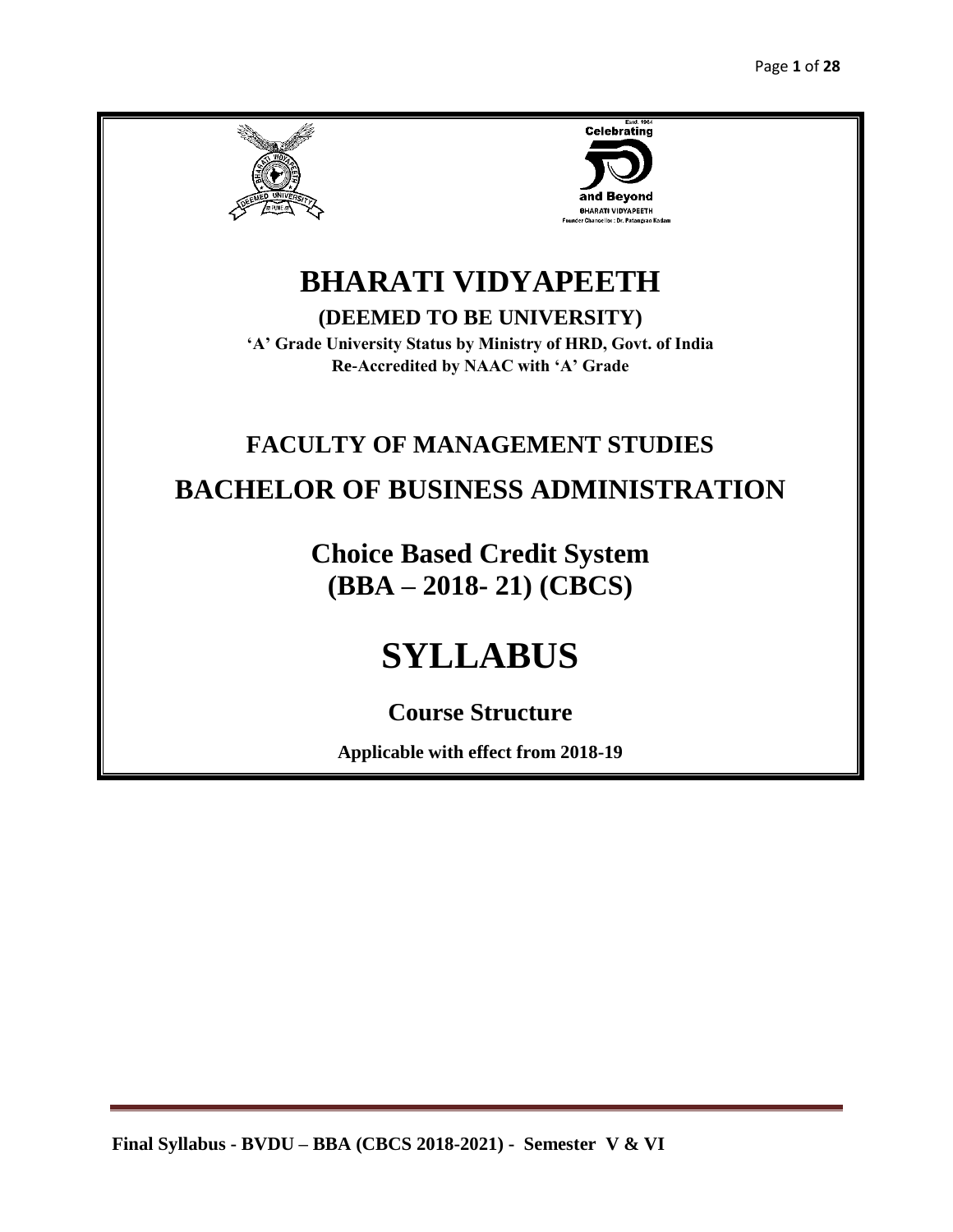# **Bharati Vidyapeeth**

# **[ Deemed to be University], Pune**

# **Faculty of Management Studies**

# **Bachelor of Business Administration Programme (BBA)**

**Course Structure & Syllabus** 

**( w.e.f. year 2018-2021)**

**BBA Program Structure 2018-21. (As per UGC guidelines – template for BBA – 136 credits)**

**Final Syllabus - BVDU – BBA (CBCS 2018-2021) - Semester V & VI**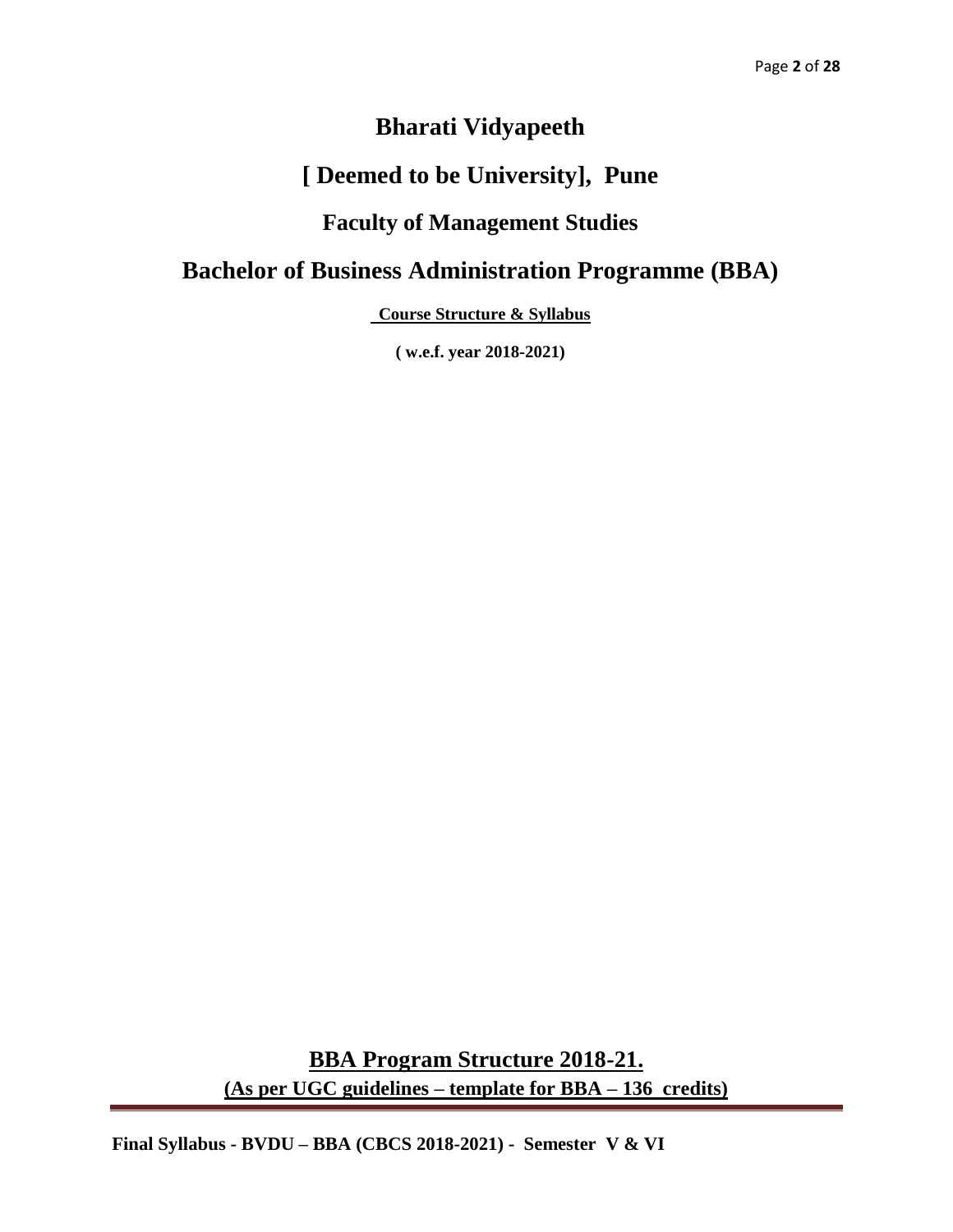|      |                | <b>Semester I</b>                                                  |                              |                            |      |             | <b>Semester II</b>                                                                       |                              |                            |
|------|----------------|--------------------------------------------------------------------|------------------------------|----------------------------|------|-------------|------------------------------------------------------------------------------------------|------------------------------|----------------------------|
| Code |                | <b>Course Title</b>                                                | $\mathbf C$<br>re<br>di<br>t | Examin<br>ation<br>Pattern | Code |             | <b>Course Title</b>                                                                      | $\mathbf C$<br>re<br>di<br>t | Examinati<br>on<br>Pattern |
| 101  | <b>AECC</b>    | <b>Business English</b><br>Communication.                          | $\overline{4}$               | UE $\&$<br>IA              | 201  | <b>AECC</b> | Environmental<br>Science                                                                 | $\overline{2}$               | <b>CCA</b>                 |
| 102  | $\overline{C}$ | <b>Business</b><br>Organization $&$<br><b>Systems</b>              | $\overline{4}$               | UE &<br>IA                 | 202  | $\mathbf C$ | Principles of<br>Management                                                              | $\overline{4}$               | UE & IA                    |
| 103  | $\overline{C}$ | Micro<br>Economics                                                 | $\overline{4}$               | UE &<br>IA                 | 203  | $\mathbf C$ | Macro<br>Economics                                                                       | 4                            | UE & IA                    |
| 104  | $\overline{C}$ | <b>Business</b><br>Accounting.                                     | $\overline{4}$               | UE $\&$<br>IA              | 204  | $\mathbf C$ | Management<br>Accounting                                                                 | $\overline{4}$               | UE & IA                    |
| 105  | $\overline{C}$ | Foundations of<br>Mathematics and<br><b>Statistics</b>             | $\overline{4}$               | UE &<br>IA                 | 205  | $\mathbf C$ | <b>Business</b><br><b>Statistics</b>                                                     | $\overline{4}$               | UE & IA                    |
| 106  | <b>GE</b>      | Community<br>Work $- I$<br>Career & Life<br><b>Skills</b><br>Waste | $\overline{2}$               | <b>CCA</b>                 | 206  | <b>GE</b>   | Community<br>$Work - II$<br>Swachha<br>Bharat Abhiyan<br><b>Smart Cities</b><br>Sectoral | $\overline{2}$               | <b>CCA</b>                 |
|      |                | management<br>Total Credits $\rightarrow$                          | 22                           |                            |      |             | Analysis                                                                                 | 20                           |                            |
|      |                |                                                                    |                              |                            |      |             |                                                                                          |                              |                            |

**BBA – Sem I and Sem II w.e.f 2018-19**

#### **Courses Types**

- AECC / SEC Ability Enhancement Compulsory Course / Skill Enhancement Course ( Lab / Practical / Demo etc )
- $\triangleright$  C Core Course Compulsory for BBA Discipline
- $\triangleright$  GE Generic Elective Open Elective / Interdisciplinary
- $\triangleright$  DSE Discipline Specific Elective

#### **Exam Evaluation Pattern**

- CCA Comprehensive Continuous Assessment
- $\triangleright$  UE University Evaluation
- $\triangleright$  IA Internal Assessment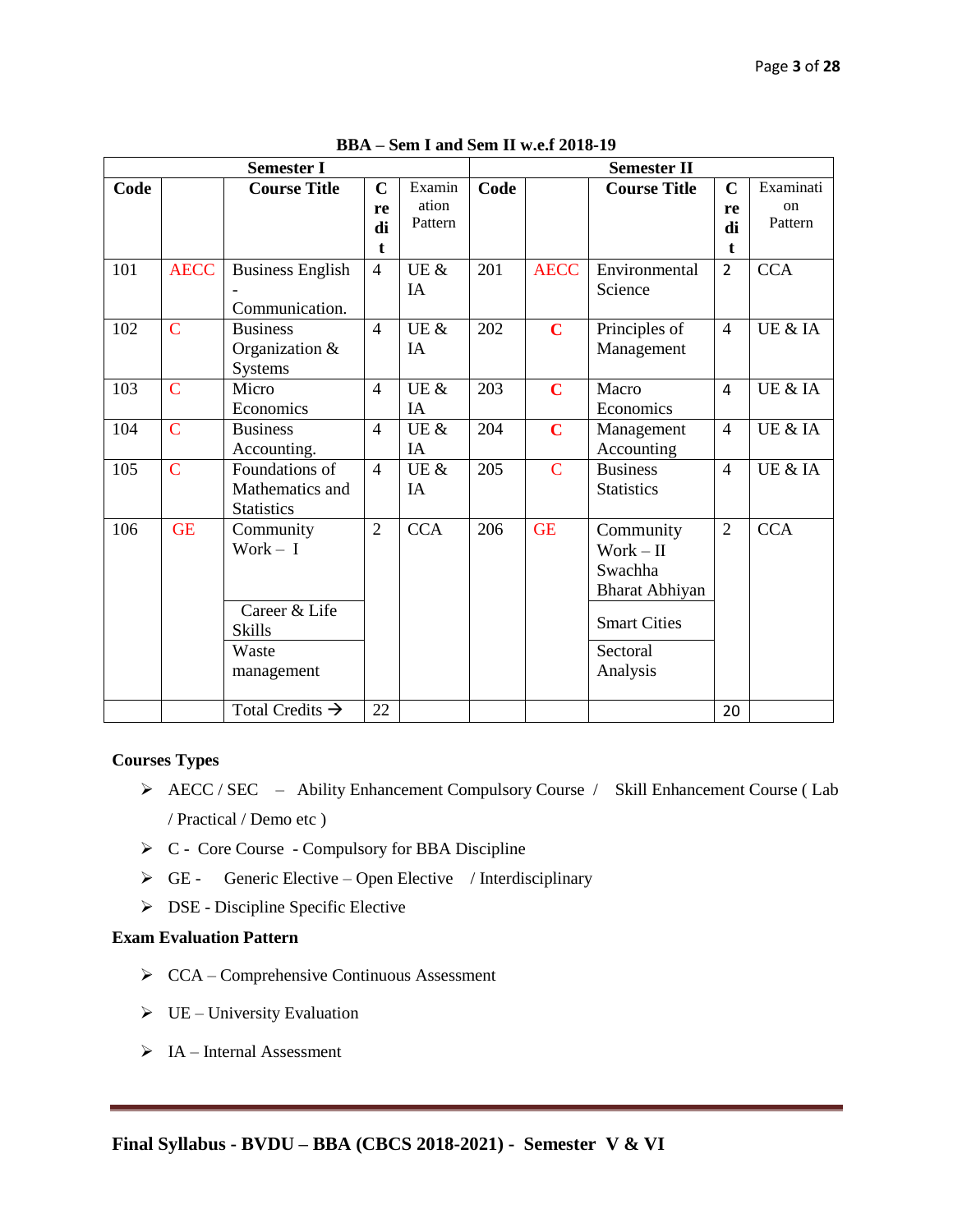#### **BBA Program Structure 2018-21.**

#### **(as per UGC guidelines – template for BBA – 136 credits)**

| <b>Semester III</b> |             |                                                                      | <b>Semester IV</b>                     |                                                        |      |             |                                                                                     |                               |                            |
|---------------------|-------------|----------------------------------------------------------------------|----------------------------------------|--------------------------------------------------------|------|-------------|-------------------------------------------------------------------------------------|-------------------------------|----------------------------|
| Code                |             | <b>Course Title</b>                                                  | $\mathbf C$<br>re<br>di<br>$\mathbf t$ | Exam<br>inatio<br>$\mathbf n$<br>Patter<br>$\mathbf n$ | Code |             | <b>Course Title</b>                                                                 | $\mathbf C$<br>re<br>di<br>t. | Exami<br>nation<br>Pattern |
| 301                 | <b>SEC</b>  | Computer<br>Applications for<br>Business(Theory<br>$-3 &$ Lab $-2$ ) | $\overline{4}$                         | <b>CCA</b>                                             | 401  | <b>SEC</b>  | Enhancing<br>Personal &<br><b>Professional Skills</b><br>(Theory - 3 & Lab<br>$-2)$ | 4                             | <b>CCA</b>                 |
| 302                 | $\mathbf C$ | Organizational<br>Behavior.                                          | $\overline{4}$                         | <b>UE</b><br>& <sub>A</sub>                            | 402  | $\mathbf C$ | <b>Human Resource</b><br>Management                                                 | $\overline{\mathcal{L}}$      | UE &<br>IA                 |
| 303                 | $\mathbf C$ | Principles of<br>Marketing.                                          | $\overline{4}$                         | <b>UE</b><br>& IA                                      | 403  | $\mathbf C$ | International<br><b>Business</b>                                                    | 4                             |                            |
| 304                 | $\mathbf C$ | Introduction to<br>Financial<br>Management                           | $\overline{4}$                         | <b>UE</b><br>& <sub>A</sub>                            | 404  | $\mathbf C$ | <b>Business Research</b>                                                            | $\overline{4}$                | UE &<br>IA                 |
| 305                 | $\mathbf C$ | Entrepreneurship<br>Development                                      | $\overline{4}$                         | <b>UE</b><br>$&$ IA                                    | 405  | $\mathbf C$ | <b>Business Laws.</b>                                                               | $\overline{4}$                | UE &<br>IA                 |
| 306                 | <b>GE</b>   | Community<br>Work<br>Start-up<br>Management<br>Agro Tourism          | 3                                      | <b>CCA</b>                                             | 406  | <b>GE</b>   | Community<br>Work<br><b>Basics of Taxation</b><br>Yoga - I                          | 3                             | <b>CCA</b>                 |
|                     |             | Total Credits $\rightarrow$                                          | 23                                     |                                                        |      |             |                                                                                     | 23                            |                            |

#### **BBA – Sem III and Sem IV w.e.f 2018-21**

#### **Courses Types**

- AECC/SEC Ability Enhancement Compulsory Course / Skill Enhancement Course ( Lab / Practical / Demo etc )
- $\triangleright$  C Core Course Compulsory for BBA Discipline
- $\triangleright$  GE Generic Elective Open Elective / Interdisciplinary
- $\triangleright$  DSE Discipline Specific Elective

#### **Exam Evaluation Pattern**

- CCA Comprehensive Continuous Assessment
- $\triangleright$  UE University Evaluation
- $\triangleright$  IA Internal Assessment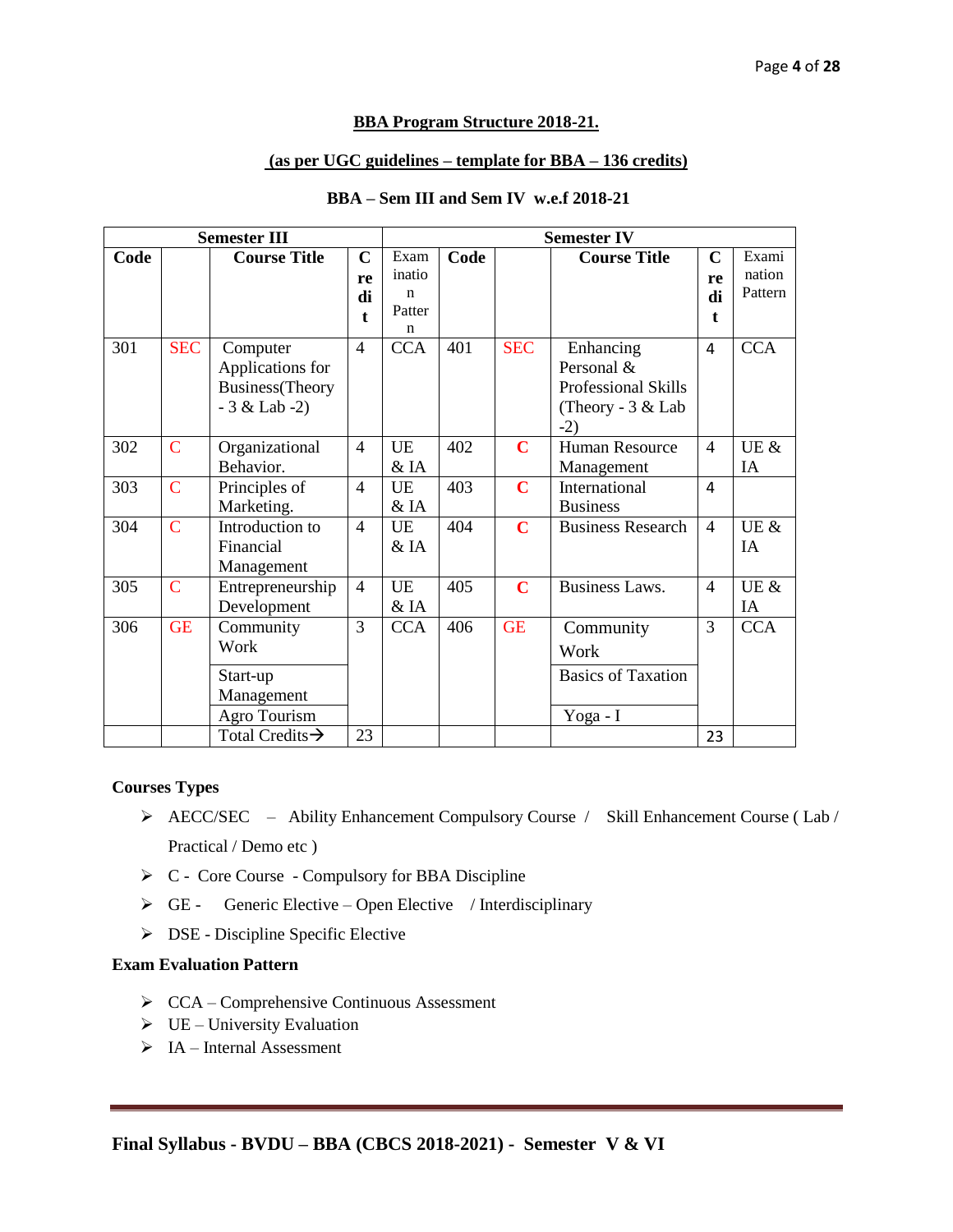#### **BBA Program Structure 2018-21.**

#### **(as per UGC guidelines – template for BBA – 136 credits)**

| <b>Semester V</b> |                |                             | <b>Semester VI</b> |            |     |                         |                        |                |           |
|-------------------|----------------|-----------------------------|--------------------|------------|-----|-------------------------|------------------------|----------------|-----------|
| Code              |                | <b>Course Title</b>         | Cr                 | Examin     | Cod |                         | <b>Course Title</b>    | $\overline{C}$ | Exa       |
|                   |                |                             | edi                | ation      | e   |                         |                        | r              | min       |
|                   |                |                             | $\mathbf{f}$       | Pattern    |     |                         |                        | e              | atio      |
|                   |                |                             |                    |            |     |                         |                        | d              | n         |
|                   |                |                             |                    |            |     |                         |                        | it             | Patt      |
|                   |                |                             |                    |            |     |                         |                        |                | ern       |
| 501               | <b>SEC</b>     | Summer Internship           | 6                  | <b>CCA</b> | 601 | <b>SEC</b>              | Industrial             | 5              | CC        |
|                   |                | Report & Viva               |                    |            |     |                         | Exposure.              |                | A         |
|                   |                |                             |                    |            |     |                         | (Mini Project)         |                |           |
| 502               | $\overline{C}$ | <b>Services</b>             | $\overline{4}$     | UE &       | 602 | $\overline{\mathbf{C}}$ | Introduction to        | $\overline{4}$ | <b>UE</b> |
|                   |                | Management                  |                    | IA         |     |                         | Strategic              |                | &         |
|                   |                |                             |                    |            |     |                         | Management             |                | IA        |
| 503               | <b>DS</b>      | Elective Paper $-I$         | $\overline{4}$     | UE $\&$    | 603 | <b>DSE</b>              | <b>Elective Paper</b>  | 4              | <b>UE</b> |
|                   | E              |                             |                    | IA         |     |                         | $- III.$               |                | $\&$      |
|                   |                |                             |                    |            |     |                         |                        |                | IA        |
| 504               | <b>DS</b>      | Elective Paper $-II$        | $\overline{4}$     | UE $\&$    | 604 | <b>DSE</b>              | <b>Elective Paper</b>  | $\overline{4}$ | UE        |
|                   | E              |                             |                    | IA         |     |                         | $-\mathrm{IV}$         |                | $\&$      |
|                   |                |                             |                    |            |     |                         |                        |                | IA        |
| 505               | $\mathbf C$    | Introduction to             | $\overline{4}$     | UE &       | 605 |                         | Disaster               | $\overline{4}$ | CC        |
|                   |                | Operations                  |                    | IA         |     |                         | Management             |                | A         |
|                   |                | Research                    |                    |            |     |                         |                        |                |           |
| 506               | <b>GE</b>      | Social Media                | $\overline{2}$     | <b>CCA</b> | 606 | <b>GE</b>               | <b>Business Ethics</b> | 3              | CC        |
|                   |                | Management                  |                    |            |     |                         |                        |                | A         |
|                   |                | Road Safety &               |                    |            |     |                         | <b>Basics</b> of       |                |           |
|                   |                | Management                  |                    |            |     |                         | Hospitality            |                |           |
|                   |                |                             |                    |            |     |                         | Management             |                |           |
|                   |                | <b>Event Management</b>     |                    |            |     |                         | Yoga - II              |                |           |
|                   |                | Total Credits $\rightarrow$ | 24                 |            |     |                         |                        | $\overline{2}$ |           |
|                   |                |                             |                    |            |     |                         |                        |                |           |
|                   |                |                             |                    |            |     |                         |                        | 4              |           |

#### **BBA – Sem V and Sem VI w.e.f 2018-21**

#### **Courses Types**

- AECC/SEC Ability Enhancement Compulsory Course / Skill Enhancement Course ( Lab / Practical / Demo etc )
- $\triangleright$  C Core Course Compulsory for BBA Discipline
- $\triangleright$  GE Generic Elective Open Elective / Interdisciplinary
- $\triangleright$  DSE Discipline Specific Elective

#### **Exam Evaluation Pattern**

CCA – Comprehensive Continuous Assessment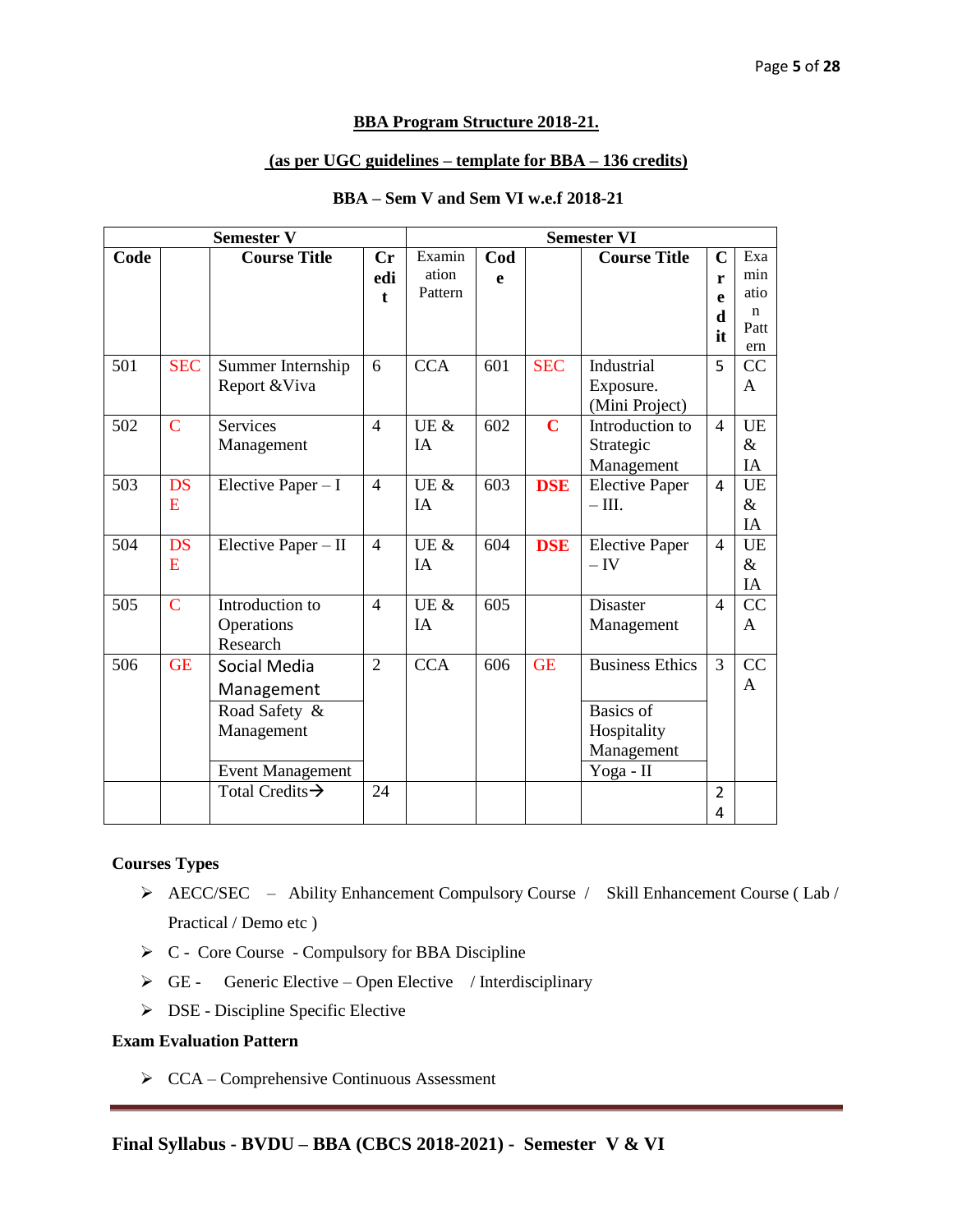- $\triangleright$  UE University Evaluation
- $\triangleright$  IA Internal Assessment

# **Program Objectives :**

The Bachelor of Business Administration (BBA) degree program has the following objective:

- To provide students with an in-depth knowledge of Management and Business concepts
- To provide students with a firm foundation in both theoretical and practical concepts and applications to meet the various needs of business organizations at a global level
- To prepare students for the responsibilities and career opportunities with corporations and as entrepreneurs.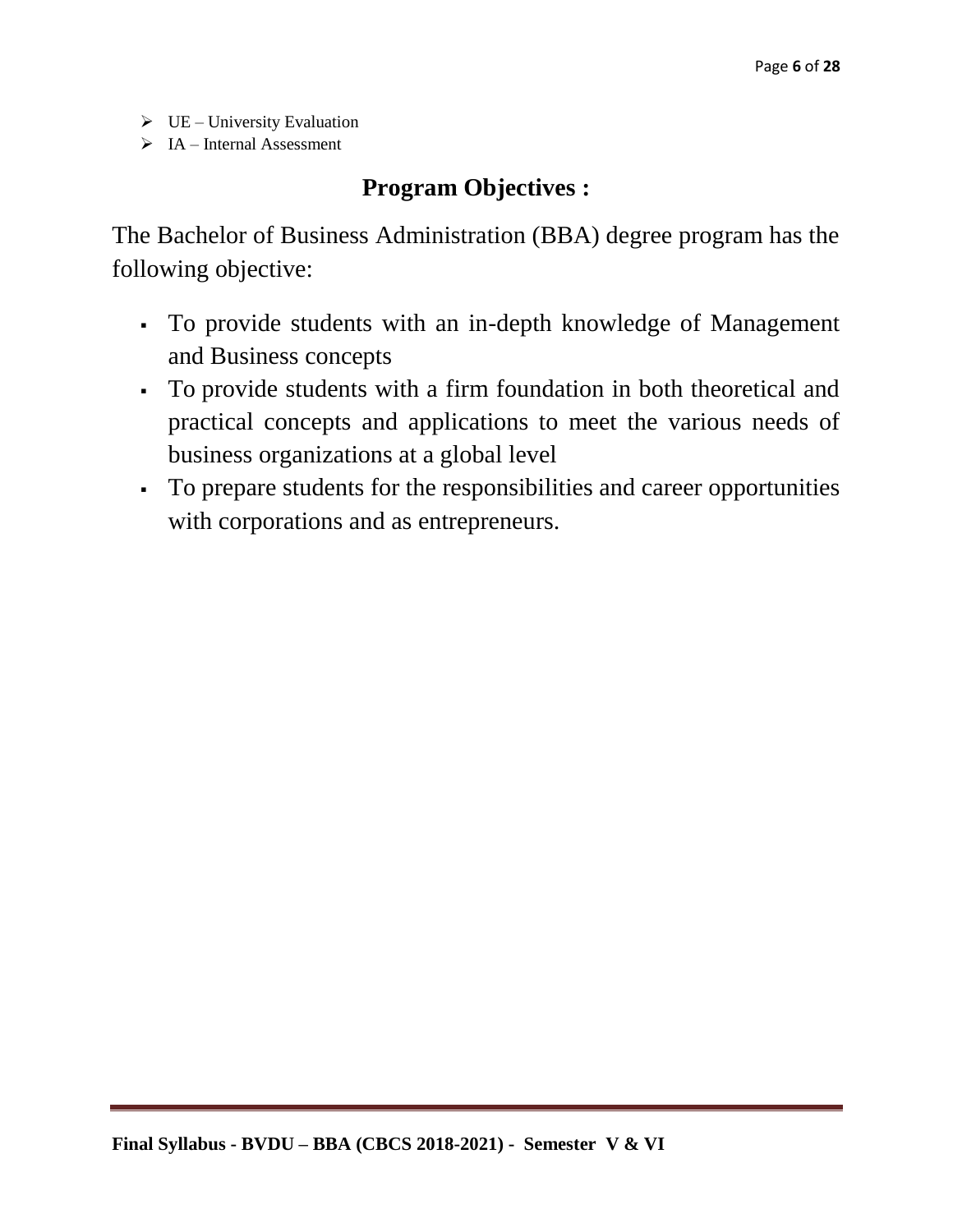#### **501: Summer Internship – Report & Viva**

| Course Code    | 501                  | <b>Course Type</b>         | <b>SEC</b>       |
|----------------|----------------------|----------------------------|------------------|
| <b>Credits</b> | $\sim$<br>$\rm{S1X}$ | <b>Examination Pattern</b> | $UE + IA: 60:40$ |

Course Objectives:

- 1. Assist the student's development of employer-valued skills such as teamwork, communications and attention to detail.
- 2. Expose the student to the environment and expectations of performance in private/public companies or government entities.
- 3. Enhance and/or expand the student's knowledge of a particular area(s).
- 4. Expose the student to professional role models or mentors who will provide the student with support in the early stages of the internship and provide an example of the behaviors expected in the intern's workplace.

#### Learning Outcomes:

The internship helps in connecting organizations with student. This access results in opportunities to consult with real-world companies on real-world challenges, building relationships that can result in lasting connections with successful organizations that students continue to benefit from after graduation.

#### **Details:**

At the end of Semester IV a student shall be required to prepare a project in any one of the functional areas of business i.e.

- Marketing Management
- Human Resource Management
- Financial Management.
- International Business Management
- Banking and Insurance Management
- Hospitality Management
- Financial Market

The Summer Training should be conducted in an organization under the guidance of a faculty member . The duration will be for 50 days. The report is to be prepared and submitted to the institute during the semester V.

Reference Books : Follow the Monograph and conduct in coordination with Corporate Resource Center of the Institute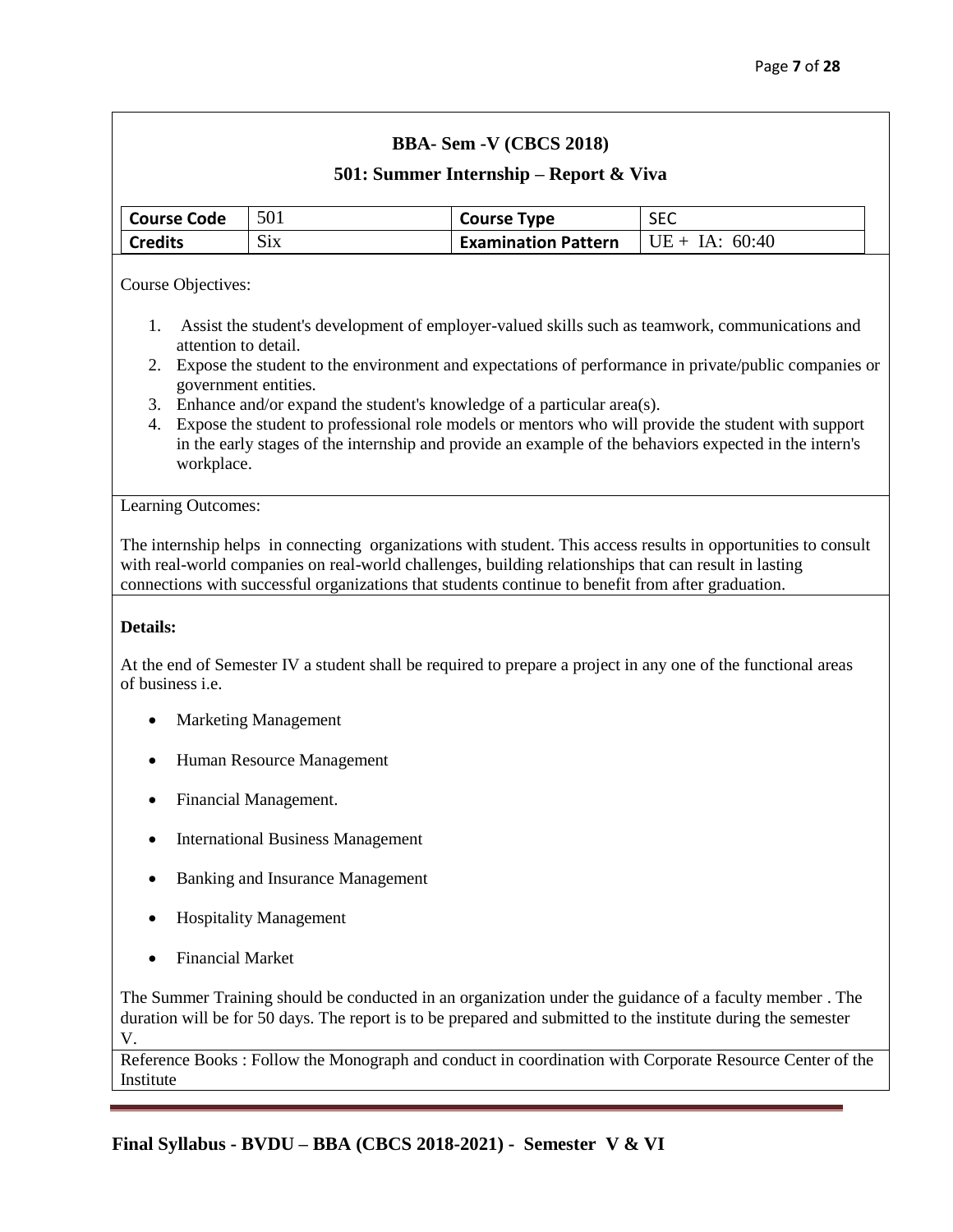#### **502: MANAGEMENT OF SERVICES**

| <b>Course Code</b> | 502   | <b>Course Type</b>         | Core Course      |
|--------------------|-------|----------------------------|------------------|
| <b>Credits</b>     | Four. | <b>Examination Pattern</b> | $UE + IA: 60:40$ |

#### **Learning objectives:**

- To provide in-depth insight in managing and delivering of quality services
- To create awareness about the services sector, the challenges and opportunities therein.
- To understand the need and importance of people , process and physical evidence in services marketing mix.

#### **Learning outcomes**

After studying this course students would be able to

- Understand the challenges and opportunities involved in services sector.
- Understand the aspects of developing new services, promoting the services and making it available in a convenient manner.

#### **Unit 1: Introduction to Services and Service sector**

Meaning of Services, Differences between goods and services, Characteristics of Services , Classification of Services, Growth of Service Sector in India, Factors responsible for growth of service sector in India.

#### **Unit 2: Marketing of Services :**

7Ps in Service Marketing –

Service Product – service life cycle,

Pricing the Service- factors involved in pricing the services,

Service Location (Place) and Channels of Services,

Promotion and Communication of Services – promotion mix,

People in Services – role of service employees, training of service employees,

Process in Services – service as a process,

Physical Evidence in Services.

#### **Unit 3: Quality of Services:**

Meaning of service quality, Importance of service quality, quality issues in services. Role of information technology in improving service quality.

#### **Unit 4: Management Demand and Supply of Services**

Patterns and determinants of demand, strategies for managing demand, service capacity management.

#### **Unit 5: Introduction To Management Of Different Service Sectors**

Banking Services: - Concept – Scope and Importance, Human Resource Management in banking services,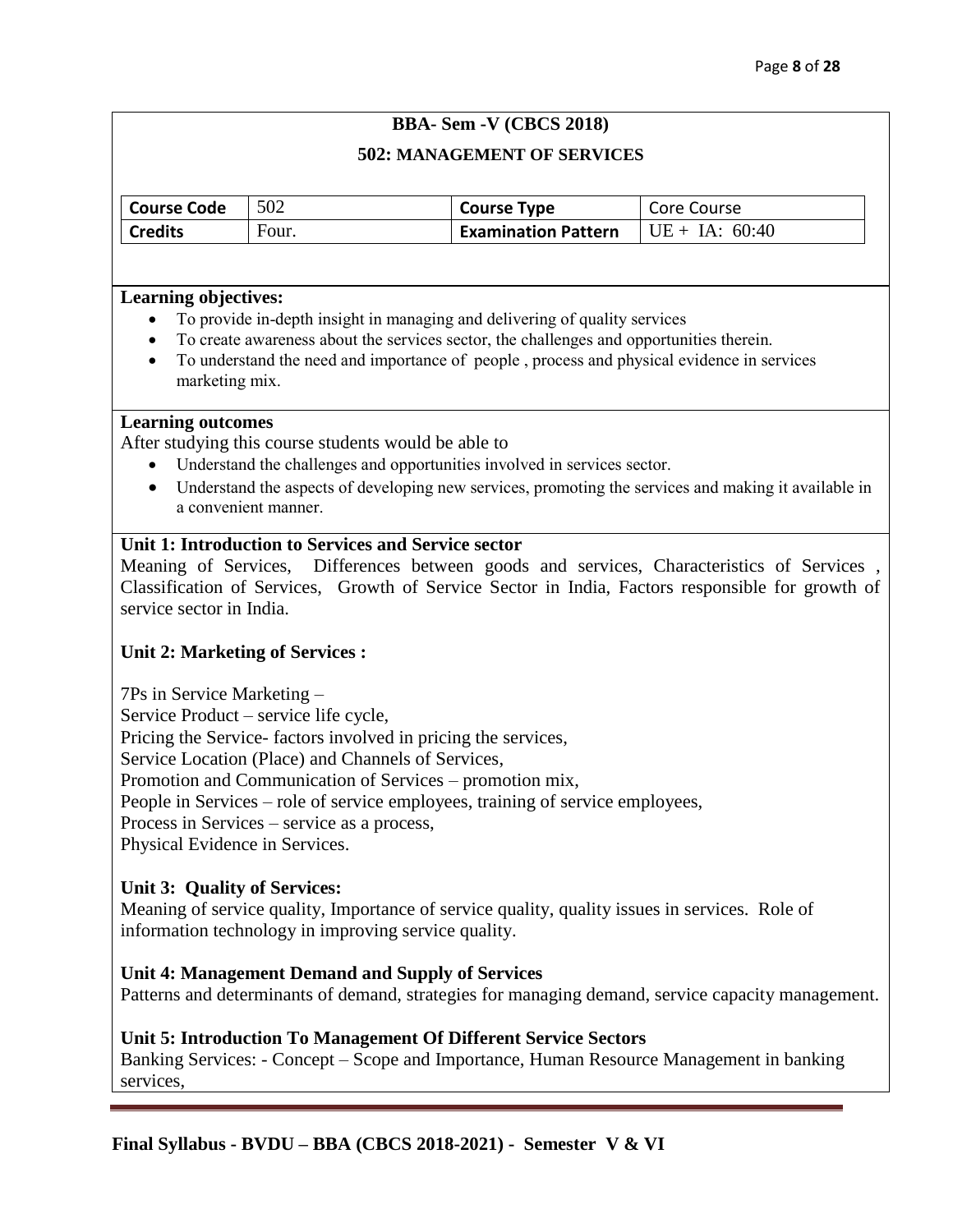Hotel Services: - Concept, Scope and Importance, Profile of Services, H. R.M and Customer Care, Management of Hotel Services in India.

Management of Insurance Services : Concept, Scope and Importance

Management of Transport Services : Concept, Scope and Importance, – Passenger transport and Goods transport – Road, Rail and Water Transport. Challenges faced.

Management of Consultancy Services: Concept, Scope and Importance. Types of Consultancy Services – Legal, Technical, Financial, Medical and Managerial.

Management of other Services : Tourism, Entertainment, Education and Telecommunication: Introduction, Formulation of Marketing mix of these Services.

#### **Reference Books:**

- 1) Service Management & Marketing Christian Gronroos Wiley India Edition
- 2) Services Marketing Text & Cases : Vinnie Jauhari, Kirti Dutta  $2^{nd}$  Edition Oxford University Press
- 3) Services Marketing S.M. Jha Himalaya Publishing House
- 4) Services Marketing Dr. Shahjahan
- 5) Services Marketing K. Ram Mohan Rao
- 6) Services Marketing Valarie A, Zeithaml& Mary Joe Bitner, Tata McGraw Hill Publications.

#### **Journals**

- 1. Journal of Service Management- Emerald Insights
- 2. European Journal of Service Management

### **Online reference**

**[https://www.khanacademy.org](https://www.khanacademy.org/)**

**[http://www.pondiuni.edu.in/storage/dde/downloads/markiv\\_sm.pdf](http://www.pondiuni.edu.in/storage/dde/downloads/markiv_sm.pdf) [https://www.scribd.com](https://www.scribd.com/)**

#### MOOCs

<https://www.mooc-list.com/course/services-marketing-selling-invisible-openlearning> NPTEL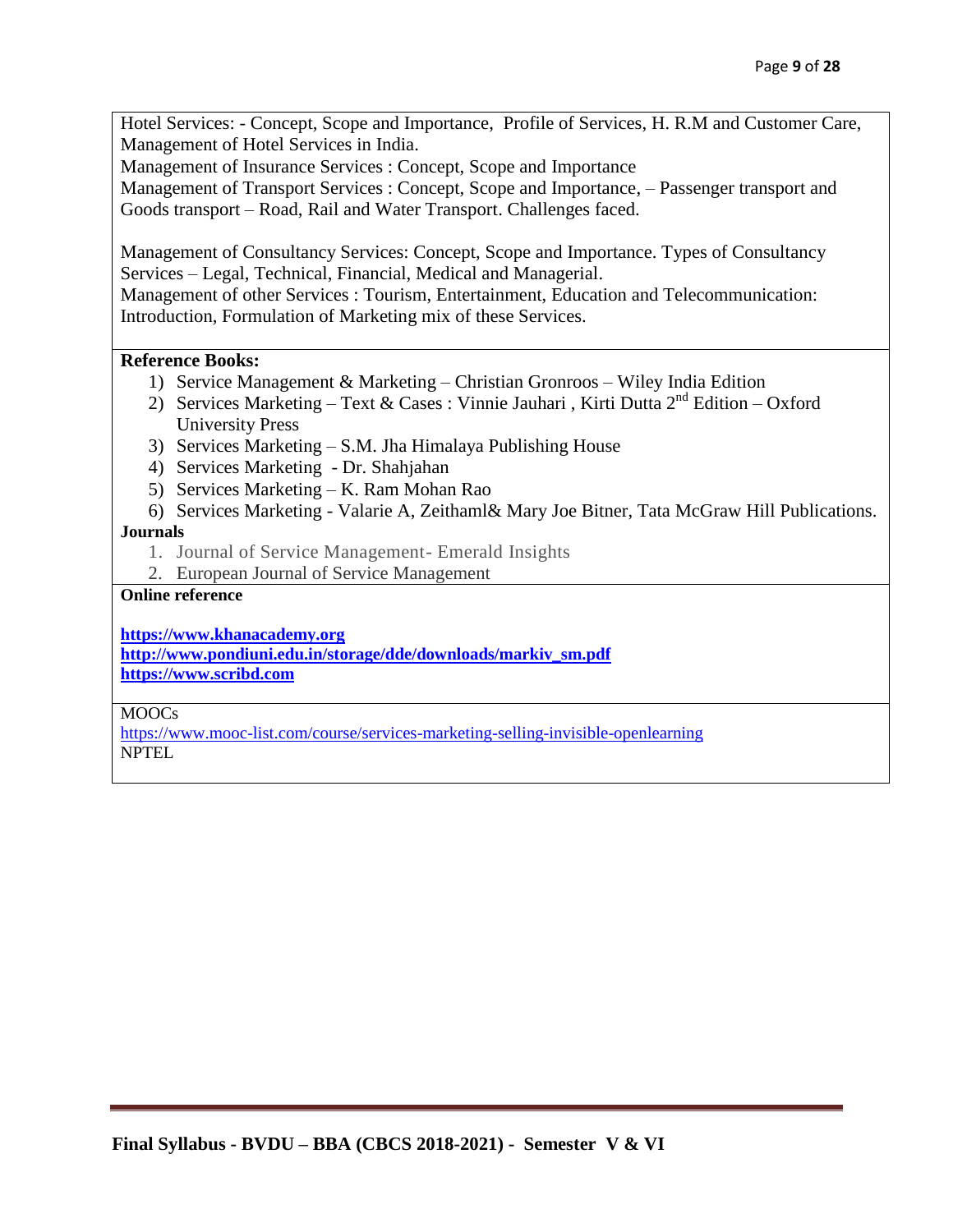#### **505: INTRODUCTION TO OPERATIONS RESEARCH**

| <b>Course Code</b> | 505   | <b>Course Type</b>         | Core Course      |
|--------------------|-------|----------------------------|------------------|
| <b>Credits</b>     | Four. | <b>Examination Pattern</b> | $UE + IA: 60:40$ |

#### **Course Objective**

The objective of the course is to familiarize the students with the tools & techniques of Operation Research.

#### **Learning Outcome**

Students will be able to understand the practical importance and applications of various operations research techniques.

#### **UNIT 1**

Definition of Operations Research (OR), Origin and Development of OR, Scope of Operation Research, Advantages and Limitations of OR.

#### **UNIT 2**

Linear Programming Problem-LPP, Formulation of LP Problem, Graphical solution – Procedure of solving LPP by Graphical method. Applications and limitations of LPP

#### **UNIT 3**

Transportation Problem, meaning, definition and applications, Applications of Transportation Problem, Types of Transportation problems. Initial Basic Feasible Solution – North West Corner Rule, Least Cost or Matrix Minima Method , Vogel"s Approximation method. Checking for optimality, Finding optimal solution by MODI method.

#### **UNIT 4**

Assignment Problem- meaning, definition and applications, Types – unbalanced and maximization, assignment problem. Hungarian method for solving assignment problem.

#### **UNIT 5**

Network Analysis - importance of network analysis, construction of networks. Critical Path Method (CPM) - calculation of earliest and latest times, types and computation of floats. Program Evaluation and Review Technique (PERT) - 3 time estimates, expected duration.

#### **Reference Books :**

- 1. Operations Research Hira and Gupta S. Chand
- 2. Operations Research Pai, Oxford University Press
- 3. Operational Research Dr. P.R. Vital
- 4. Operational Research Handy and A. Tata.
- 5. Statistical Methods and Operation Research S.P. Gupta

Online Resources:

**[https://www.khanacademy.org](https://www.khanacademy.org/)**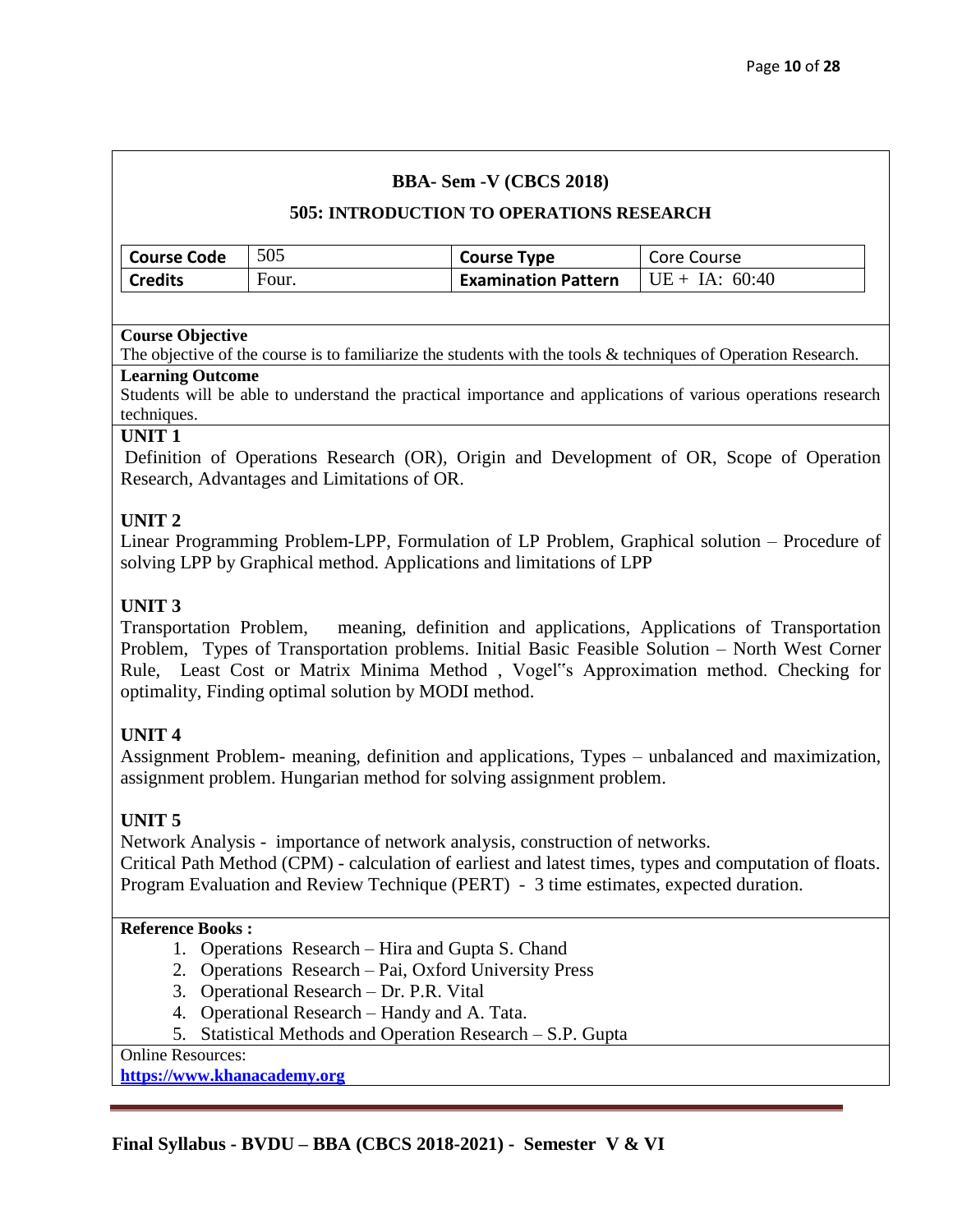<http://web.itu.edu.tr/topcuil/ya/OR.pdf>

**Moocs:** www:/Alison www/SWAYAM www/NPTEL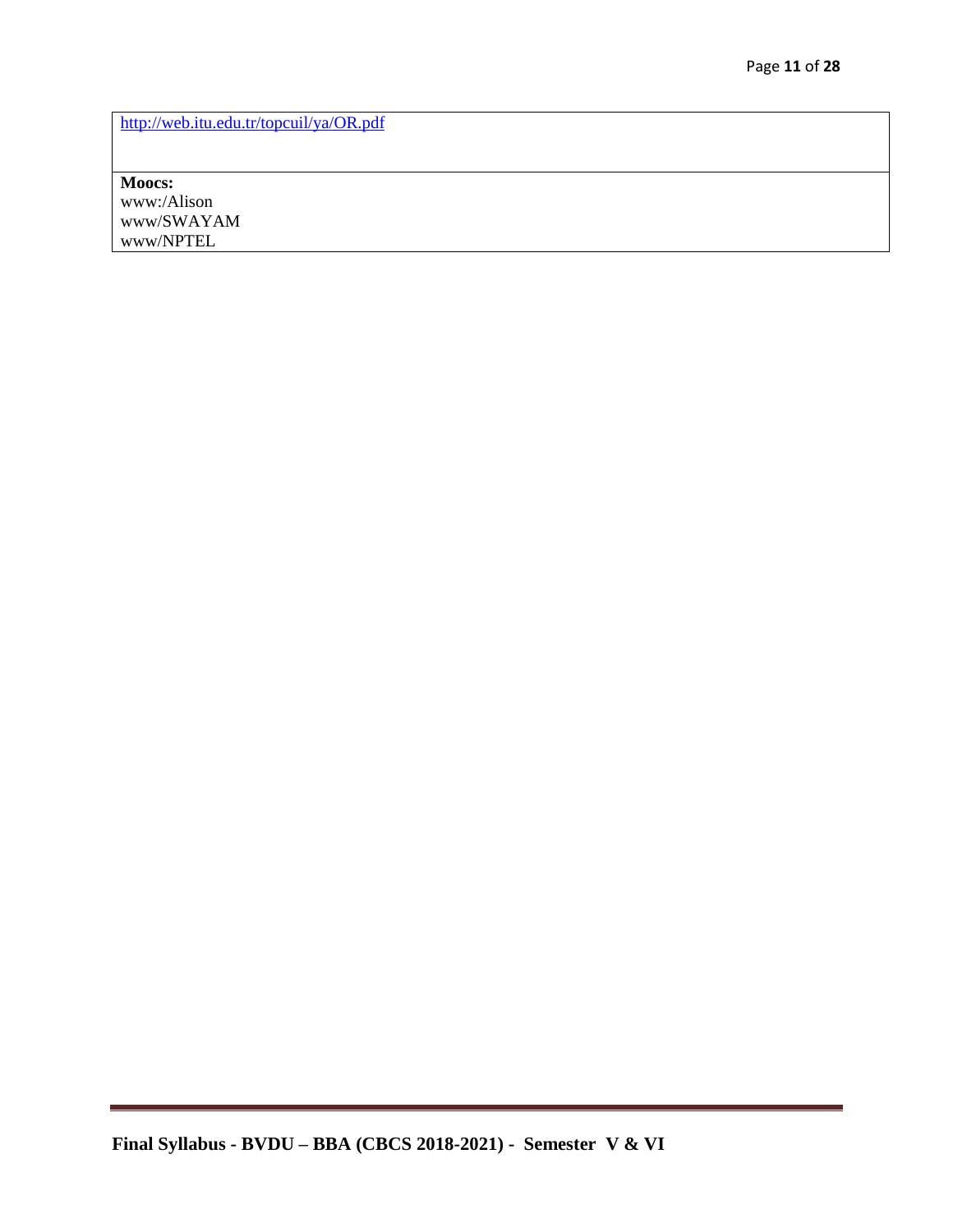# **506: Social Media Managenemt**

| <b>500: SOCIAL IVIEUIA IVIAIIAKEIIEIIIL</b> |                                                                                                             |                            |                                                                                                               |  |  |  |
|---------------------------------------------|-------------------------------------------------------------------------------------------------------------|----------------------------|---------------------------------------------------------------------------------------------------------------|--|--|--|
| <b>Course Code</b>                          | 506                                                                                                         | <b>Course Type</b>         | <b>GE</b>                                                                                                     |  |  |  |
| <b>Credits</b>                              | Two.                                                                                                        | <b>Examination Pattern</b> | CCA: 50 marks                                                                                                 |  |  |  |
|                                             |                                                                                                             |                            |                                                                                                               |  |  |  |
| <b>Course Objectives:</b>                   |                                                                                                             |                            |                                                                                                               |  |  |  |
|                                             | This Course Teaches students to use social media strategically to create value for a client or organisation |                            |                                                                                                               |  |  |  |
| <b>Learning Outcome:</b>                    |                                                                                                             |                            |                                                                                                               |  |  |  |
| a)                                          |                                                                                                             |                            | Students will learn by doing assignments focusing on social media, post writing and publishing, management    |  |  |  |
|                                             | and measurement tools, a social media audit, editorial calendar and crises management.                      |                            |                                                                                                               |  |  |  |
| b)                                          | Students will master the skills necessary to become successful social media managers.                       |                            |                                                                                                               |  |  |  |
|                                             | <b>Unit 1: Introduction To Social Media</b>                                                                 |                            |                                                                                                               |  |  |  |
|                                             |                                                                                                             |                            | Introduction to Social Media, importance of social Media, History and evolution of Social Media, Managing     |  |  |  |
|                                             | Information, Aggregators. Facebook, Twitter, Instagram, LinkedIn, Youtube, Blogs.                           |                            |                                                                                                               |  |  |  |
| <b>Unit 2: Using Social Media</b>           |                                                                                                             |                            |                                                                                                               |  |  |  |
|                                             |                                                                                                             |                            | Strategy Plan for Social Media Management, Touchpoint, Analysis Scheduling, Creating Content, Managing        |  |  |  |
|                                             | Content programmes, Planning Worksheet, Social media campaign.                                              |                            |                                                                                                               |  |  |  |
| <b>Unit 3: Evaluating Social Media</b>      |                                                                                                             |                            |                                                                                                               |  |  |  |
|                                             | • Evaluation of Social Media Platforms                                                                      |                            |                                                                                                               |  |  |  |
|                                             | • Tools to manage and measure performance of social media content and campaigns                             |                            |                                                                                                               |  |  |  |
|                                             | • Handling critical issues in social media management and legal aspects of social media.                    |                            |                                                                                                               |  |  |  |
|                                             | Unit 4: Setting-up own professional site                                                                    |                            |                                                                                                               |  |  |  |
|                                             | Content management, design, connectivity with social media                                                  |                            |                                                                                                               |  |  |  |
| <b>Assignments:</b>                         |                                                                                                             |                            |                                                                                                               |  |  |  |
|                                             | 1. Explain at least one social media management tool in detail.                                             |                            |                                                                                                               |  |  |  |
|                                             | 2. Describe social media analytics tool in bried with example.                                              |                            |                                                                                                               |  |  |  |
|                                             |                                                                                                             |                            | 3. Detailed social media campmaign: The campaign can be any example presented in social media for Lead        |  |  |  |
|                                             | Generation. Describe the objectives for campaign, outline the tools, preapare budget for campaign.          |                            |                                                                                                               |  |  |  |
|                                             |                                                                                                             |                            | 4. Budget for social media plan: Based on the understanding of your client, prepare a budget for social media |  |  |  |
|                                             |                                                                                                             |                            | management. Include the individual cost of your tactis, your proposed social media campaign and social        |  |  |  |
|                                             |                                                                                                             |                            | media tools. Include the total cost as a bottom line of your budget. Include the ROI of your plan and why     |  |  |  |
|                                             | that budget should be allocated to social media.                                                            |                            |                                                                                                               |  |  |  |
|                                             |                                                                                                             |                            |                                                                                                               |  |  |  |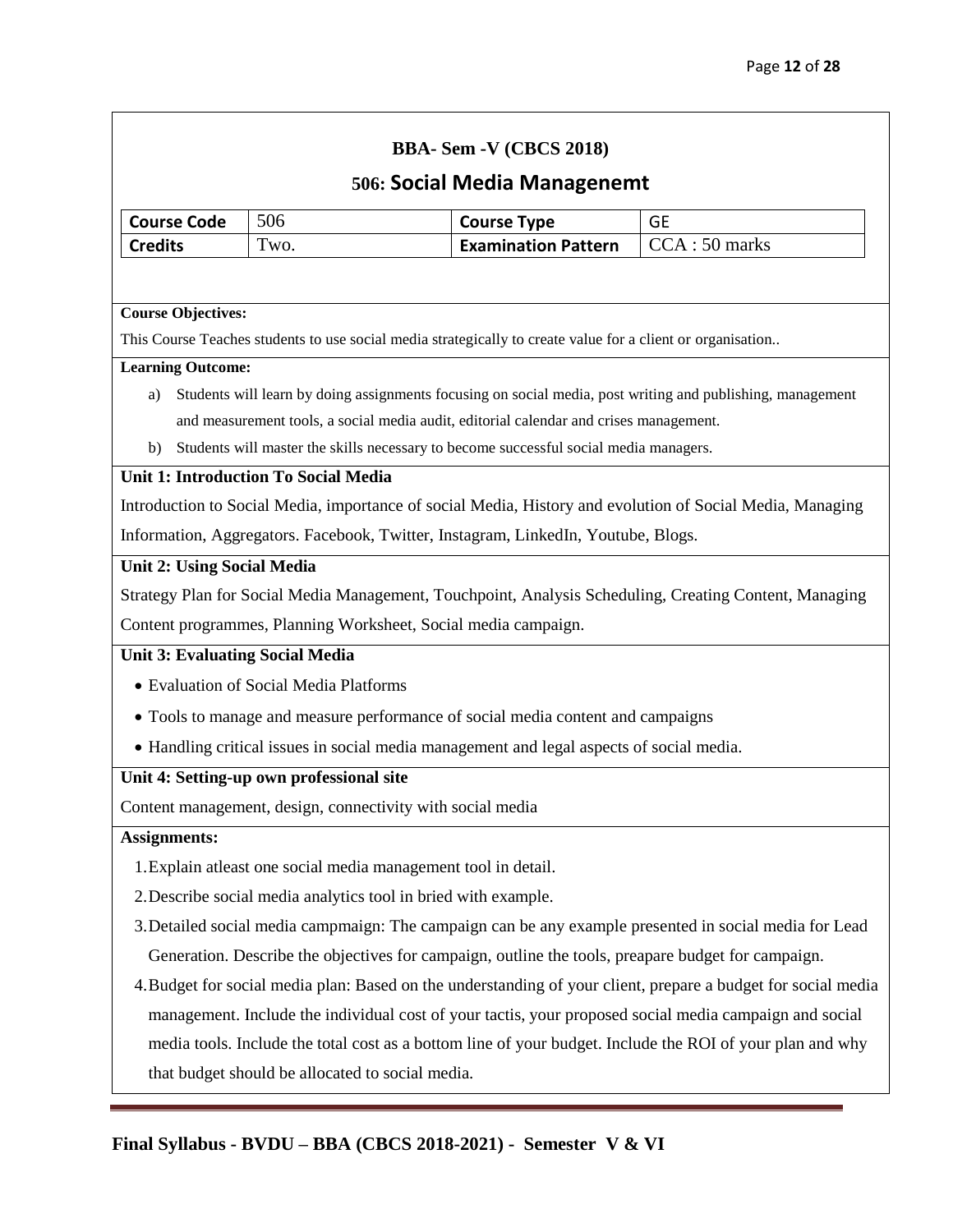5.List different types of content to be used in creating brand by using social media campaigns. Describe merits and demerits of each type of content used in social media.

#### **Reference Books**

- 1. Guy Kawasaki & Peg Fitzpatrick, "The art of social media: power tips for power users
- 2. Social media marketing all in one for dummies, Jan Zimmerman & Deborah N
- 3. Social media explained by Mark W. Schaefer

#### **Online resources**

**[http://www.gov.pe.ca/photos/original/IPEI\\_ebiz\\_smmkt.pdf](http://www.gov.pe.ca/photos/original/IPEI_ebiz_smmkt.pdf)**

**<https://www.coursehero.com/file/10513028/Media-Management-Notes/>**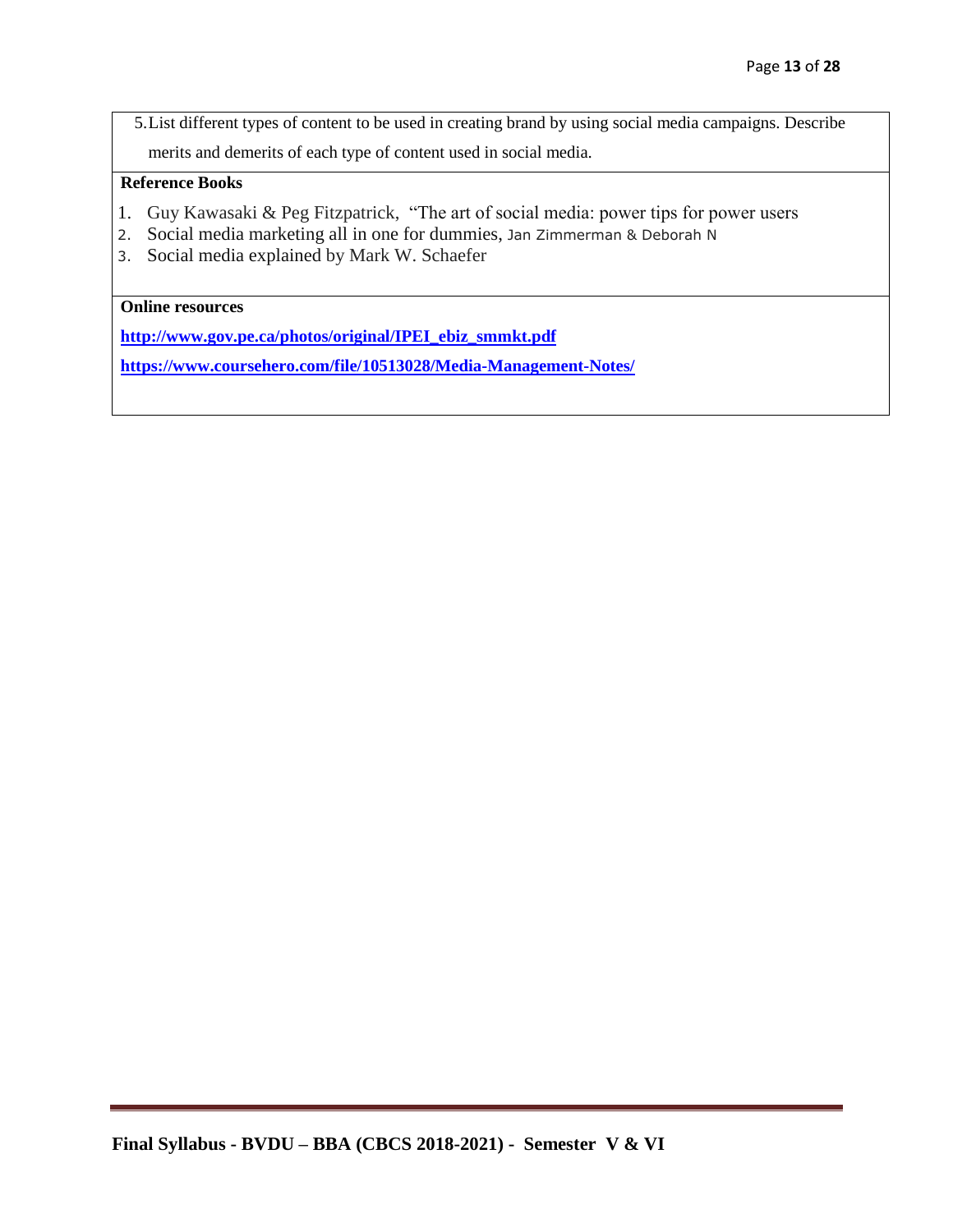#### **506: Road Safety Management**

| <b>Course Code</b> | 506  | <b>Course Type</b>         | GE / AECC     |
|--------------------|------|----------------------------|---------------|
| <b>Credits</b>     | Two. | <b>Examination Pattern</b> | CCA: 50 marks |

Course Objectives:

The vehicle population in India is growing at an exponential rate. This phenomenon is bringing in its wake a host of health related, environmental, safety and behavioral problems in the society. The problem is compounded due to absence of effective means of mass transportation system in most big cities in India.

Learning Outcomes:

#### **Unit 1 : Introduction to Road Safety Management**

Importance and need of road safety management.

#### **Unit 2: Management of Traffic and Traffic Rules.**

Use of traffic signals, signs by hand, knowledge/applications of automatic signals, parking rules, driving around, Traffic islands ,traffic joints, subways and flyovers. Signs of roads: meaning of yellow, green and red lights, zebra crossings, bus stops, use of road by physically disadvantaged persons, elderly persons,women and children, special right of way for ambulance, firefighting vehicles,school bus and V.I.P vehicles

#### **Unit 3 : Management of Road Mishaps and Accidents:**

First aid to accident victims- First aid techniques, co-ordination with hospitals and other health centres for emergency treatment of accident victims, role of Insurance companies in providing relief to accidents victims, Management of Ambulance Services, Importance of voluntary blood donation in saving accident victims,Rehabilitation of persons affected by accidents.

Qualities of a good Driver: Good health, tolerance, responsibility, knowledge of rules and laws, self confidence, politeness, familiarity with the vehicle and its maintenance requirements, self discipline.

#### **Reference Books :**

1) Pratibha Shastri Ranade , Road Safety Management, ICFAI University

2) Vijay Vinayak Revankar, Road Safety – Vimleshwar Automobile Industry and Road Safety Community Forum

Online Resources:

 $\overline{MOOCs}$ :

Alison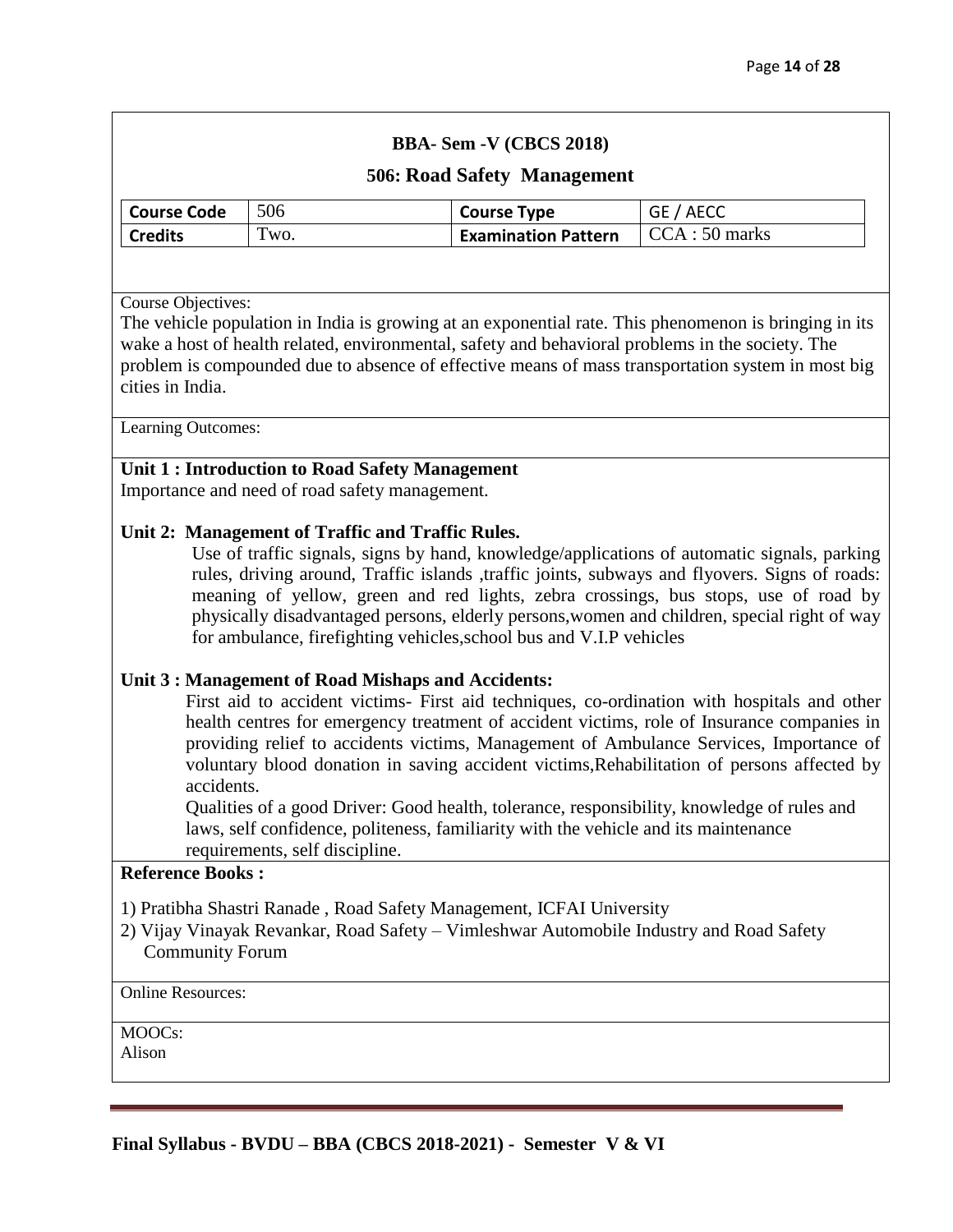#### **506: Event Management**

| Course Code    | 506  | <b>Course Type</b>         | GE/AECC                |
|----------------|------|----------------------------|------------------------|
| <b>Credits</b> | Two. | <b>Examination Pattern</b> | $\vert$ CCA : 50 marks |

#### Course Objectives:

The basic purpose and spirit of this course is to expose the students to hands- on experience of event management.

#### Learning Outcomes:

The students are oriented to event management in order to strengthen their skills of planning, organizing and other such management functional skills.

#### **Unit 1:**  $(8 \text{ hours})$ **Introduction to Event Management**

The concept of event. need and importance of events.

#### **Unit 2:** (10 hours)

#### **Types of Events**

Different types of event in Corporates, Social Programmes and Private

Programmes.

Following units are entirely based on practice part of the event management.

#### Unit 3: Assessment of Events **and Events** (12 hours)

Post event assessment of any 05 programmes

A student or a group of 03 students shall be assigned the event which has taken place in near past at any place and they shall make an inquiry into its success and effectiveness by rating them on the basis of appropriate parameters and shall submit the assignment to the respective teacher .

Preparation of Learning Value report :

A student shall prepare a report on what he learnt from the events and submit it to the concerned teacher. The report shall include mainly the description of occasion, the person involved and what guiding principles they have received from them

#### Reference Books :

- 4. S. R. Singh, Event Management, HPH.
- 5. Alex Genadelik, Event Planning: Management & Marketing For Successful Events: Become an event planning pro & create a successful event series

#### Online Resources:

[https://blog.komodoplatform.com/notes-on-social-media-and-community-management-for-blockchain](https://blog.komodoplatform.com/notes-on-social-media-and-community-management-for-blockchain-cryptocurrency-and-ico-projects-4d0f328bdfb3)[cryptocurrency-and-ico-projects-4d0f328bdfb3](https://blog.komodoplatform.com/notes-on-social-media-and-community-management-for-blockchain-cryptocurrency-and-ico-projects-4d0f328bdfb3)

#### MOOCs:

Alison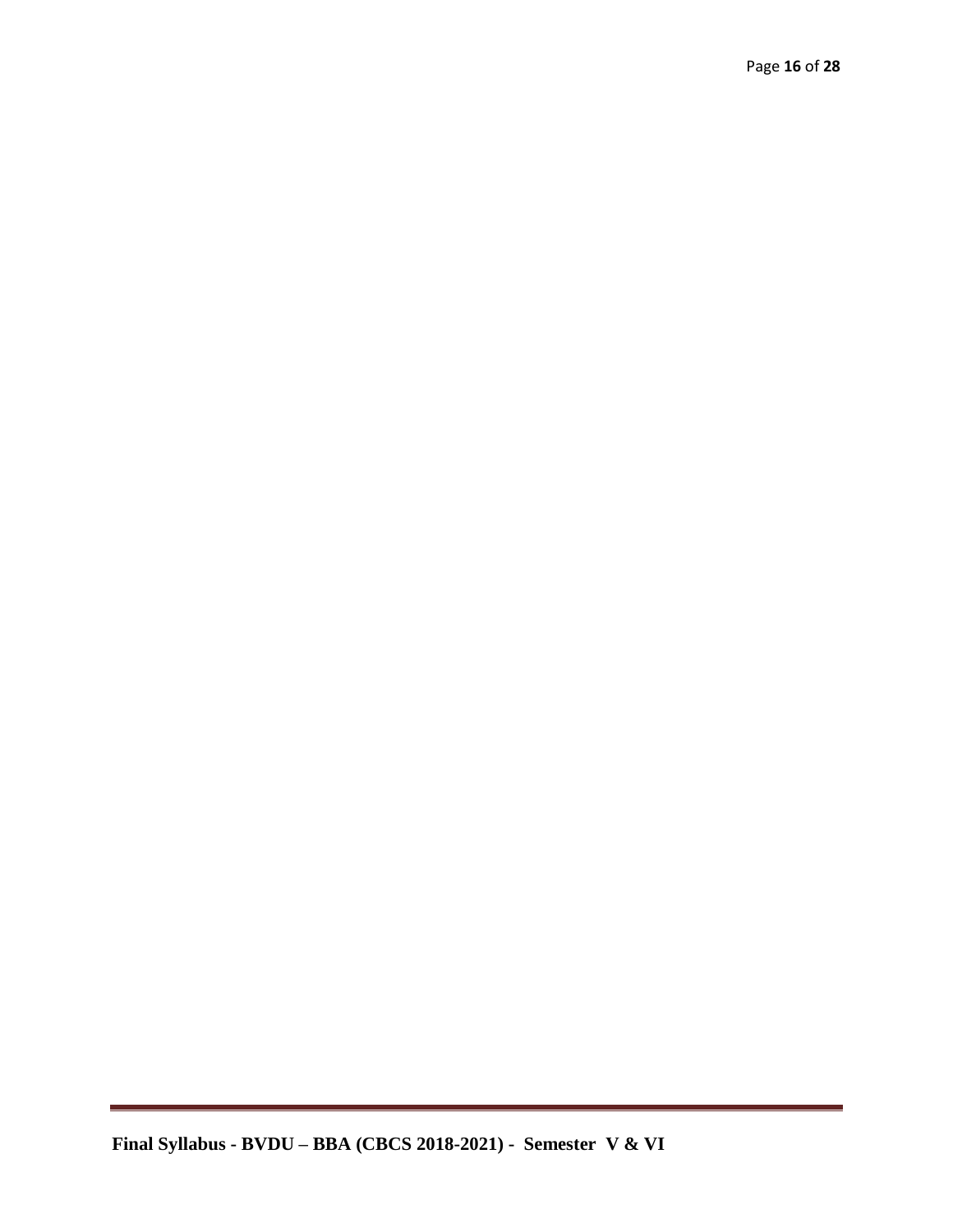#### **601 : INDUSTRIAL EXPOSURE** (Mini Project)

| <b>Course Code</b> | 601   | <b>Course Type</b>         | <b>AECC</b>             |
|--------------------|-------|----------------------------|-------------------------|
| <b>Credits</b>     | Five. | <b>Examination Pattern</b> | $\vert$ CCA : 100 marks |

Course Objectives:

- i. To enhance the awareness of the students towards the study and use of Trade and Industry directories, business websites, published data & information relating to trade, commerce & industry.
- ii. To enable the students to gain knowledge and understanding of a business system and activities involved therein and acquire experience by seeking association or intervention in the system

Learning Outcomes:

#### **Unit 1 :** ( 12 hours)

The students have to individually visit a service organization like hospital, hotel, bank etc. He has to observe the functioning of the organization. He can have formal and informal discussions with the employees, managers, owners etc. of the organization. Based on this he has to write a report of the visit in the journal.

#### **Unit 2:** (14 hours)

An Industrial Visit should be organized to any manufacturing industry in the vicinity by the Coordinator in which all the students have to participate. They have to observe the activities of the organization; they can have formal and informal dialogs with the authorities of the organization. Based on this visit they have to write visit report individually in the Journal.

#### **Unit 3:** (12 hours)

Specific industries like Agriculture, food processing, furniture, garment, insurance, pharmaceuticals, banking, film, wine, paper etc. will be assigned to individual student or a group of two students. The students are expected to collect the information about the industry"s history, present practices, products, players in the industry, trends in the industry, contribution of the industry to the development of the nation, future of the industry etc. by referring newspapers, journals, periodicals, business, magazines and different websites etc.

#### **Unit 4:** (10 hours) (10 hours)

Based on data collection in Unit 3, the students have to give the presentation of this industry in the class. The presentations will be evaluated on the basis of its content, information gathering, explanation etc. The students are also expected to prepare a scrapbook for this industry study. The students have to also write an overview of the industry in the Journal.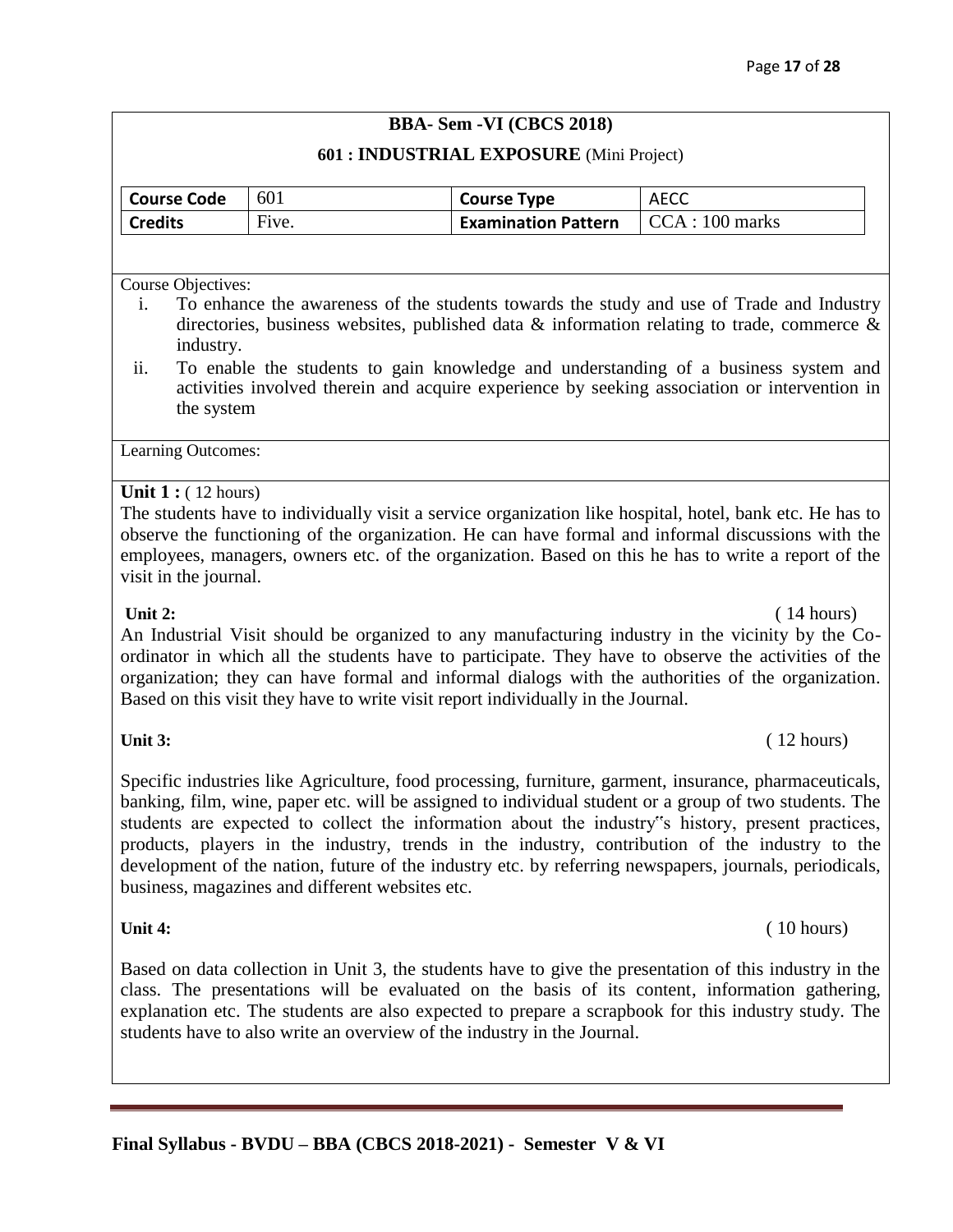The student will be assigned any specific trade organization like FICCI, Indian Tea Association, Indian Chamber of Commerce & industry, ASSOCHAM, CII, Hotel Association of India, Indian Agro Paper Mills Association etc. By the Co-ordinator. The students have to search the information relating to this trade organization through internet websites and other sources. Students have to write a detailed profile and functioning of the trade organization in the Journal.

**Note :** Students have to give Viva-Voce at end of the semester based on their performance in the assignments during the term.

#### **Mode of Evaluation:**

The performance of the Students in this course will be evaluated as under.

A) Internal evaluation (Class Participation) – 20 marks

B) Oral presentation by the student based on the assignments performed in the class during the Term – 20 Marks

C) Journal maintained by the student – 20 Marks

D) Viva-voce at the end of the term based on the assignments performed – 40 Marks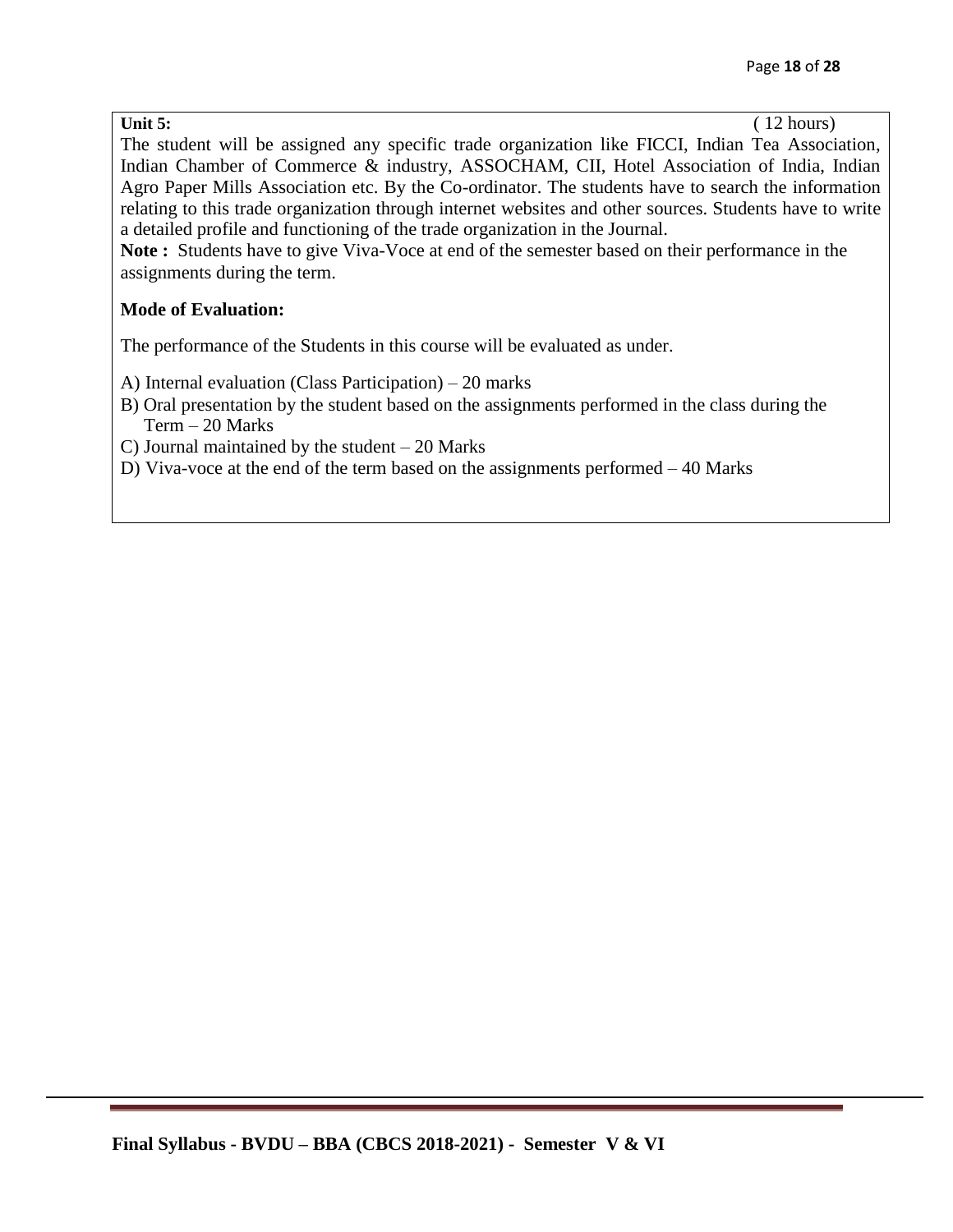#### **602 : INTRODUCTION TO STRATEGIC MANAGEMENT**

| <b>Course Code</b>                                                                                                                                                                                                                                                                                                                                          | 602                                                                                                                                                                                                                                                                                                              | <b>Course Type</b>         | Core                                                                                           |  |  |
|-------------------------------------------------------------------------------------------------------------------------------------------------------------------------------------------------------------------------------------------------------------------------------------------------------------------------------------------------------------|------------------------------------------------------------------------------------------------------------------------------------------------------------------------------------------------------------------------------------------------------------------------------------------------------------------|----------------------------|------------------------------------------------------------------------------------------------|--|--|
| <b>Credits</b>                                                                                                                                                                                                                                                                                                                                              | Four.                                                                                                                                                                                                                                                                                                            | <b>Examination Pattern</b> | UE & IA: 60+40                                                                                 |  |  |
|                                                                                                                                                                                                                                                                                                                                                             |                                                                                                                                                                                                                                                                                                                  |                            |                                                                                                |  |  |
| <b>Course Objectives:</b><br>to understand the concept of strategy formulation and business policies for effective business<br>functioning in an environment of change.<br>to identify the opportunities and threads in environment critical internal appraisal of resources within<br>an organization, so as to develop corporate and business strategies. |                                                                                                                                                                                                                                                                                                                  |                            |                                                                                                |  |  |
| Learning Outcomes:<br>The students will learn the main concepts and thought processes in strategic management. Develops<br>strategically as clear thinking rather than the blind use of other people's concepts.                                                                                                                                            |                                                                                                                                                                                                                                                                                                                  |                            |                                                                                                |  |  |
|                                                                                                                                                                                                                                                                                                                                                             | Unit 1: Introduction to Business Policy and Strategic Management.                                                                                                                                                                                                                                                |                            | 10 Hr.                                                                                         |  |  |
| Concept, Nature, Importance, Objectives of Understanding Strategy- meaning and definition, Benefits of<br>strategic management. Introduction, Meaning, Components of strategic management process. Vision, Mission,<br>Objectives and Goals, Levels of Strategies.                                                                                          |                                                                                                                                                                                                                                                                                                                  |                            |                                                                                                |  |  |
|                                                                                                                                                                                                                                                                                                                                                             | Unit 2: Internal and Environmental Analysis.                                                                                                                                                                                                                                                                     |                            | 10 Hr.                                                                                         |  |  |
| Environmental Analysis-Competitive analysis, Michael Porters- Five forces model.<br>Internal Analysis- SWOT analysis, Identification of Distinct competencies.                                                                                                                                                                                              |                                                                                                                                                                                                                                                                                                                  |                            |                                                                                                |  |  |
|                                                                                                                                                                                                                                                                                                                                                             | <b>Unit 3: Strategic Analysis and Choice</b>                                                                                                                                                                                                                                                                     |                            | 12 Hr.                                                                                         |  |  |
| Strategic Analysis and Choice in Business Strategic alternatives<br>Evaluating and choosing Business strategies BCG matrix, Ansoff Matrix, GE9 Cell.                                                                                                                                                                                                        |                                                                                                                                                                                                                                                                                                                  |                            |                                                                                                |  |  |
| <b>Unit 4: Corporate and Business Strategies</b><br>14 Hr.                                                                                                                                                                                                                                                                                                  |                                                                                                                                                                                                                                                                                                                  |                            |                                                                                                |  |  |
| Foundations of Business Strategies, Types of business strategies. Levels of strategies, Various Corporate<br>Strategies.                                                                                                                                                                                                                                    |                                                                                                                                                                                                                                                                                                                  |                            |                                                                                                |  |  |
| Unit 5: Strategic Implementation and Control.<br>14 Hr.                                                                                                                                                                                                                                                                                                     |                                                                                                                                                                                                                                                                                                                  |                            |                                                                                                |  |  |
| Designing organizational structures for strategic implementation. Understanding strategic evaluation and<br>control. Types of Control. Techniques of strategic evaluation and control.                                                                                                                                                                      |                                                                                                                                                                                                                                                                                                                  |                            |                                                                                                |  |  |
| <b>Books Recommended:</b><br>1.<br>1.<br>2.<br>3.<br>4.                                                                                                                                                                                                                                                                                                     | Understanding Strategic Management by Anthony Henry, Oxford University Press<br>Strategic Management by Chandrasekaran & Ananthanarayanan, Oxford<br>Business Policy and Strategic Management; AzharKazmi; Tata McGraw Hill.<br>Business Policy and Strategic Management; N.S. Gupta; Himalaya Publishing House. |                            | Management Policy and Strategic Management; Prof. R. M. Srivastava; Himalaya Publishing House. |  |  |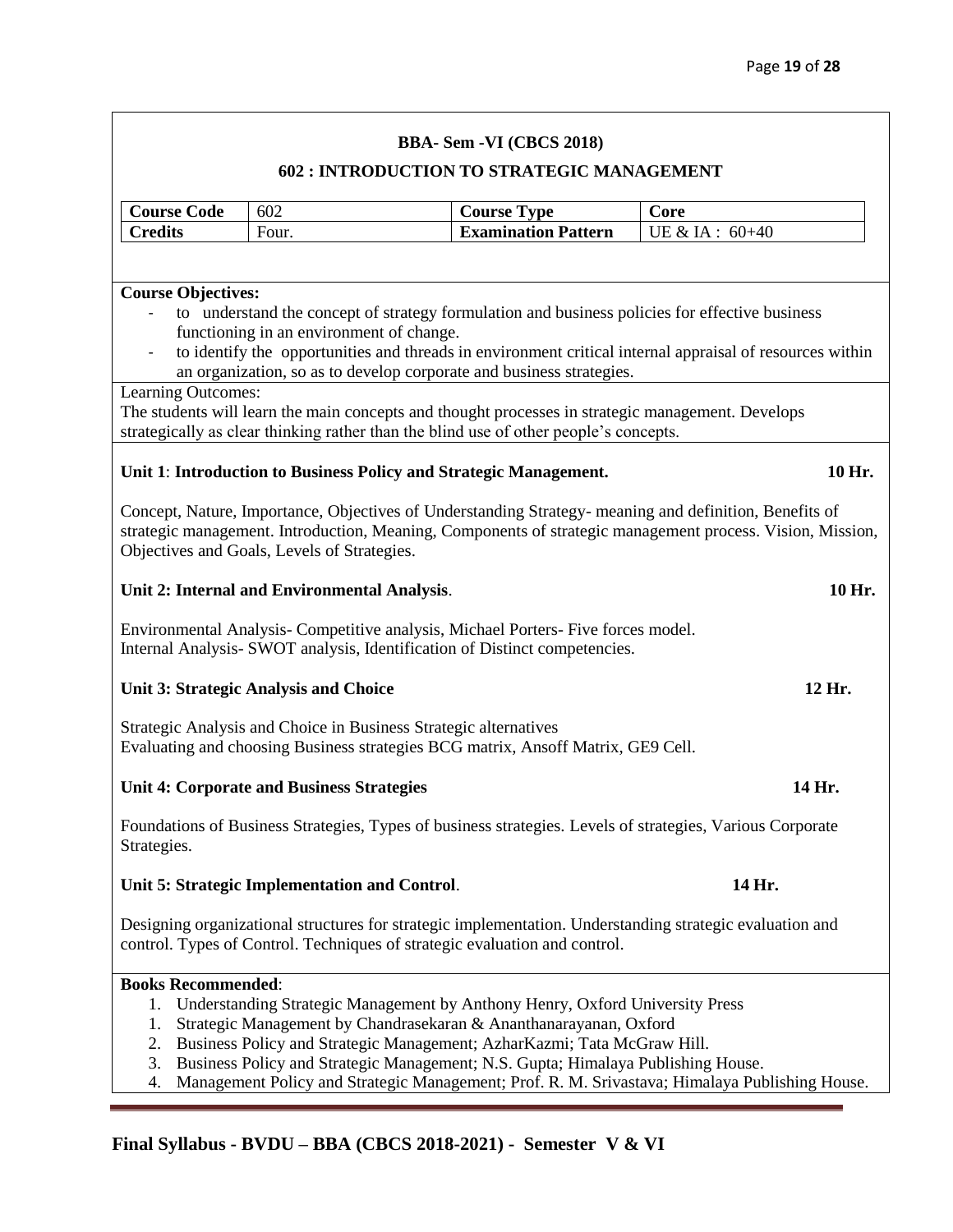5. Business Policy and Strategic Management; William F. Glueck / Lawrence R. Jauch; McGraw-Hill series.

### **Supplementary Readings**

- 1. Gerry Johnson & Kevan Scholes, Exploring corporate strategies, PHI
- 2. Upendra Kachru: Strategic Management, Excel books
- 3. Arthur A. Thompson Jr. and A.J. Strickland: Strategic Management –Concepts and Cases, McGraw-Hill Companies
- 4. Lawrence R. Jauch & William F. Glueck: Business Policy and Strategic Management (Mcgraw Hill Series in Management).

### Online Resources: **Web Resources:**

https://www.strategicmanagementinsight.com/ http://www.1000ventures.com/bec\_bestsites\_strategy.html

MOOCs: **MOOCS:**  https://www.mooc-list.com/ https://www.coursera.org/ https://swayam.gov.in/ https://alison.com/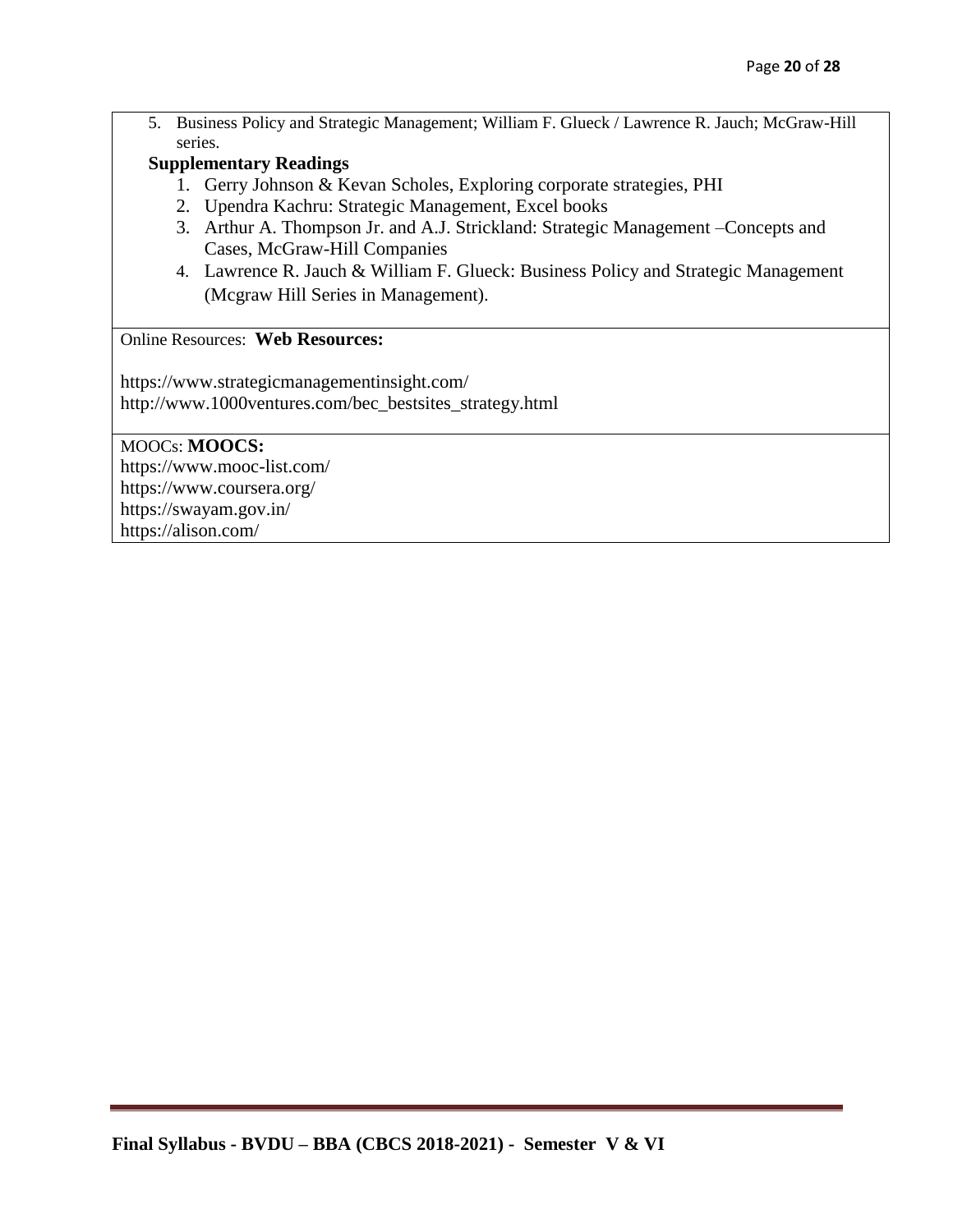#### **605: Disaster Management**

| <b>Course Code</b> | 605   | <b>Course Type</b>         | GE                      |
|--------------------|-------|----------------------------|-------------------------|
| <b>Credits</b>     | Four. | <b>Examination Pattern</b> | $\vert$ CCA : 100 marks |

#### Course Objectives:

1. To provide students an exposure to disasters, their significance and types.

2. To ensure that students begin to understand the relationship between vulnerability, disasters, disaster prevention and risk reduction

3. To gain a preliminary understanding of approaches of Disaster Risk Reduction (DRR)

#### Learning Outcomes:

Students will be able to develop rudimentary ability to respond to their surroundings with potential disaster response in areas where they live, with due sensitivity

#### **Unit 1: ( 6 hours)**

Introduction to Disasters: Concepts, and definitions (Disaster, Hazard, Vulnerability, Resilience, Risks)

Disasters: Classification, Causes, Impacts (including social, economic, political, environmental, health, psychosocial, etc. ) Differential impacts- in terms of caste, class, gender, age, location, disability Global trends in disasters -urban disasters, pandemics, complex emergencies, Climate change

#### **Unit 3: ( 10 hours)**

Approaches to Disaster Risk reduction: Disaster cycle - its analysis, Phases, Culture of safety, prevention, mitigation and preparedness community based DRR, Structural- nonstructural measures, roles and responsibilities of- community, Panchayati Raj Institutions/Urban Local Bodies (PRIs/ULBs), states, Centre, and other stake-holders.

#### **Unit 4: (8 hours)**

Inter-relationship between Disasters and Development: Factors affecting Vulnerabilities, differential impacts, impact of Development projects such as dams, embankments, changes in Land-use etc. Climate Change Adaptation. Relevance of indigenous knowledge, appropriate technology and local resources

**Unit 5: ( 12 hours)** Disaster Risk Management in India Hazard and Vulnerability profile of India Components of Disaster Relief: Water, Food, Sanitation, Shelter, Health, Waste Management Institutional arrangements (Mitigation, Response and Preparedness, DM Act and Policy, Other related policies, plans, programmes and legislation)

Project Work: (Field Work, Case Studies) The project /fieldwork is meant for students to understand vulnerabilities and to work on reducing disaster risks and to build a culture of safety. Projects must be conceived creatively based on the geographic location and hazard profile of the region where the college is located.

### **Unit 2: ( 12 hours)**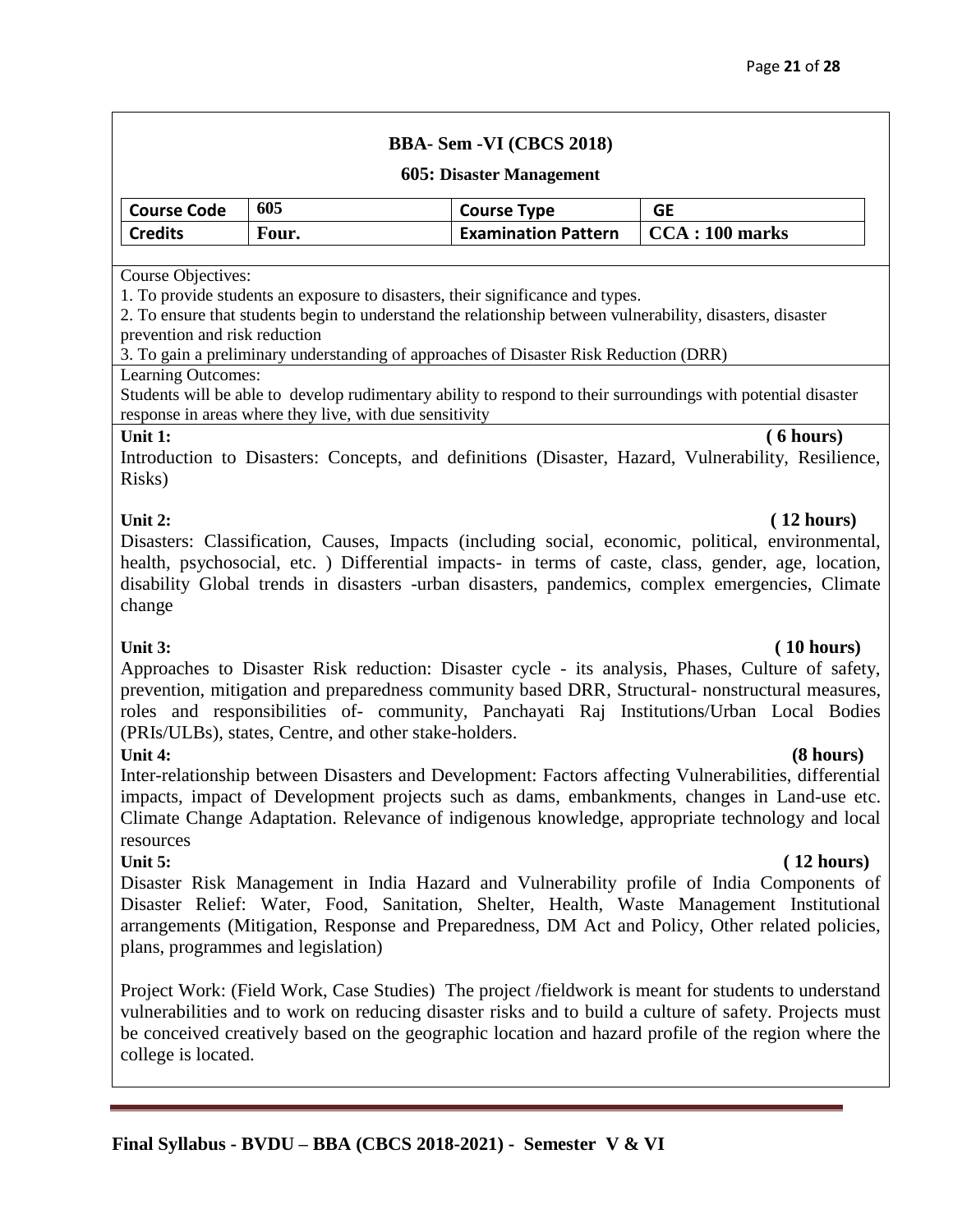#### **Suggestions For Project Work :**

- ask students to explore and map Disaster prone areas, vulnerable sites, vulnerability of people (specific groups) and resources. The students along with teachers could work on ways of addressing these vulnerabilities, preparing plans in consultation with local administration or NGOs.
- Students may conduct mock drills in schools, colleges or hospitals. They could also work on school safety, safety of college buildings)training in first aid. Other examples could be- identifying how a large dam, road/ highway or an embankment or the location of an industry affects local environment and resources or how displacement of large sections of people creates severe vulnerabilities may be mapped by student project work.

#### Reference Books:

- 1. Disaster Management by R Subramanian Vikas Publishing House
- 2. R. B. Singh, Disaster Management and Mitigation
- 3. Satish Modh Introduction to Disaster Management, Macmillan Publishers India
- 4. Palaveniel Kathireshan, Disaster Management, Allied Publishers 2015.
- 5. Larry Collins, Disaster Management and Preparedness, CRC Press

#### Online Resources:

https://ndma.gov.in/en/

https://www.linkedin.com/pulse/disaster-management-definition-process-various-phases-chatterjee/

MOOCs: www/Swayam www/Alison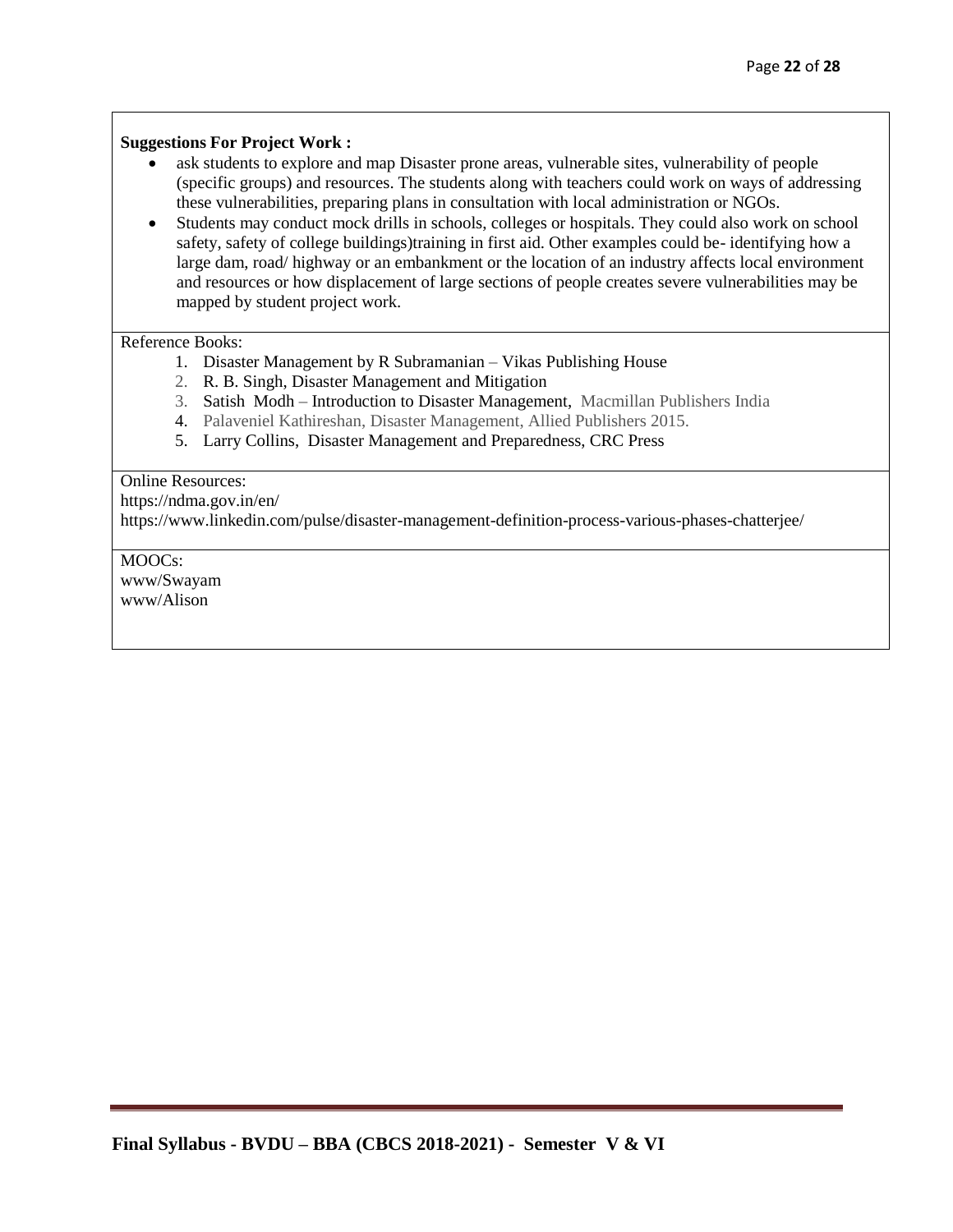|                                                                          |                                                                                                                                         | <b>BBA-Sem-VI</b> (CBCS 2018)                                                                                                                                                                                                                                         |                                                                                                                                                                                                                                                                                                                                              |
|--------------------------------------------------------------------------|-----------------------------------------------------------------------------------------------------------------------------------------|-----------------------------------------------------------------------------------------------------------------------------------------------------------------------------------------------------------------------------------------------------------------------|----------------------------------------------------------------------------------------------------------------------------------------------------------------------------------------------------------------------------------------------------------------------------------------------------------------------------------------------|
| <b>606: BUSINESS ETHICS</b>                                              |                                                                                                                                         |                                                                                                                                                                                                                                                                       |                                                                                                                                                                                                                                                                                                                                              |
| <b>Course Code</b>                                                       | 606                                                                                                                                     | <b>Course Type</b>                                                                                                                                                                                                                                                    | GE/AECC                                                                                                                                                                                                                                                                                                                                      |
| <b>Credits</b>                                                           | Three.                                                                                                                                  | <b>Examination Pattern</b>                                                                                                                                                                                                                                            | CCA: 50 marks                                                                                                                                                                                                                                                                                                                                |
|                                                                          |                                                                                                                                         |                                                                                                                                                                                                                                                                       |                                                                                                                                                                                                                                                                                                                                              |
| <b>Course Objectives:</b><br>responsibility                              |                                                                                                                                         | business and practices of good corporate governance. It also talks about the corporate social                                                                                                                                                                         | The objective of this paper is to make the students more clear about the importance of ethics in                                                                                                                                                                                                                                             |
| Learning Outcomes:<br>corporate culture.                                 |                                                                                                                                         |                                                                                                                                                                                                                                                                       | This course exposes the student to the issues of values and ethics in management so that decision making and<br>decision execution are undertaken in a human manner, as this will add to the flexibility and dynamism of the<br>The course will take the student from managerial ethics to organizational ethics and business sustainability |
| Unit 1:<br>Unit 2:<br>spirituality on ethics.                            |                                                                                                                                         | Ethics – Meaning, and Nature of Ethics. Types of Ethics, Importance of Ethics.<br>Business Ethics : Meaning, Nature and Importance of ethics in business, meaning of corporate social<br>responsibility, Relation between corporate responsibility & Business Ethics. | (12 hours)<br>(14 hours)<br>Concept of Morals, Values, Beliefs; Moral issues in business, Spirituality and Ethics; Influence of Major<br>religions on ethics: Hinduism, Islam, Christianity, Buddhism, Sikhism, and Zoroastrianism. Influence of                                                                                             |
| Unit 3:<br>a good society.<br><b>Case Studies on Business Ethics</b>     |                                                                                                                                         |                                                                                                                                                                                                                                                                       | (12 hours)<br>Relationship between Business, Business Ethics & Business Development, Role of Business ethics in building                                                                                                                                                                                                                     |
| Reference Books:<br>1.<br>2.<br>3.<br>Mumbai.<br>Delhi 2007.<br>5.<br>6. | Jayashree. Himalaya Publishing Co. Mumbai 2011.<br>Books, New Delhi<br>Manuel G Velasquez : Business ethics-concepts and cases Pearson. | Management by Values; Chakraborty S.K.; OxfordUniversity Press, Kolkata 2005.<br>Professional Ethics by R. Subramanian, Second Edition, OXFORD<br>Theory and Practice of Managerial Ethics; Jayashree S. Sadri S. and Dastoor D.S.; Jaico,                            | 4. New Mantras in Corporate Corridors, Sharma Subash New age International Publishers, New<br>Business Ethics and Corporate Governance (towards excellence and sustainability); Sadri S.,<br>Managing from the Heart: Unfolding spirit in people and organization; Wakalu, Arun: Response                                                    |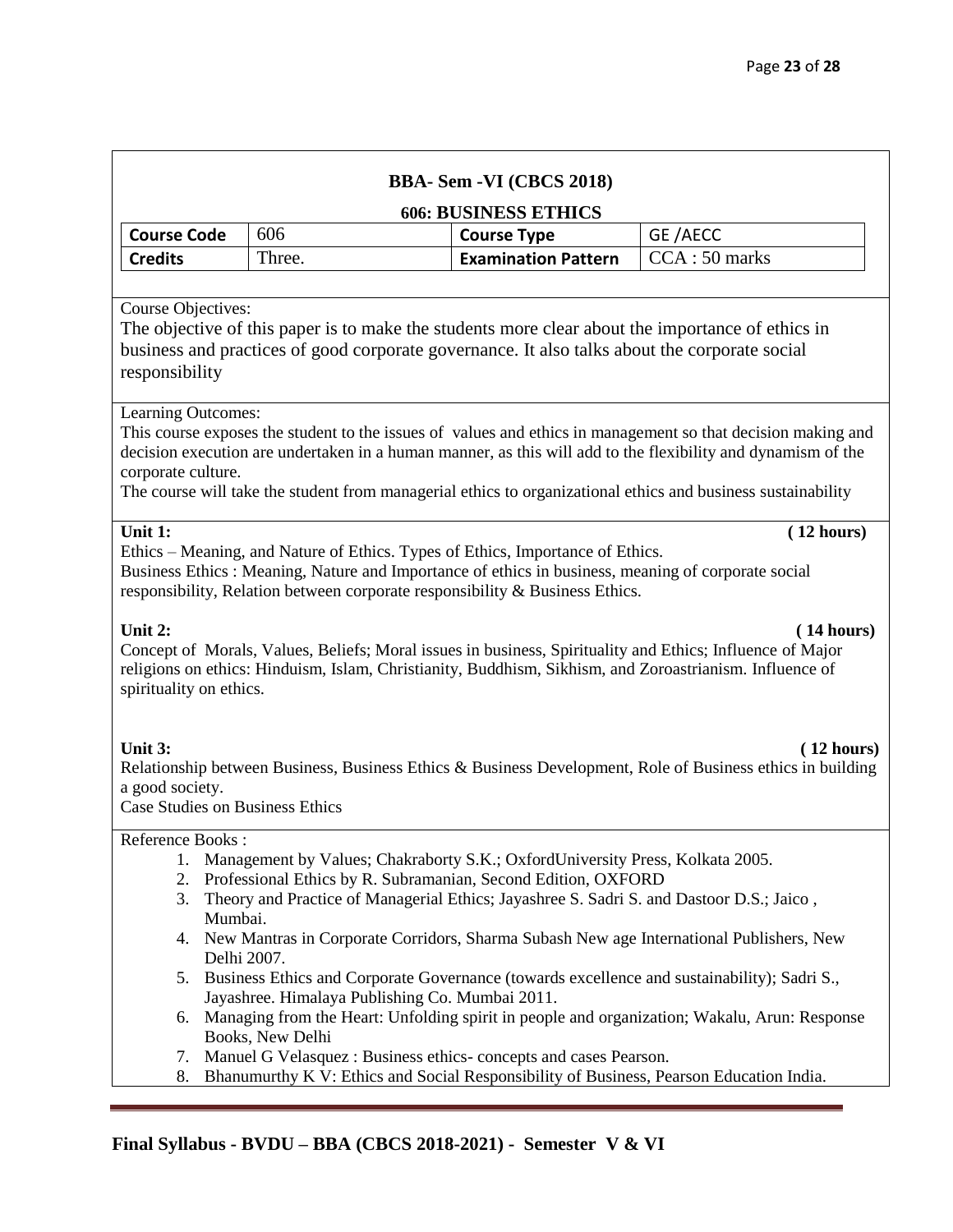Online Resources: [https://managementhelp.org/businessethics/index.htm\](https://managementhelp.org/businessethics/index.htm/) MOOCs: <https://www.edx.org/learn/business-ethics>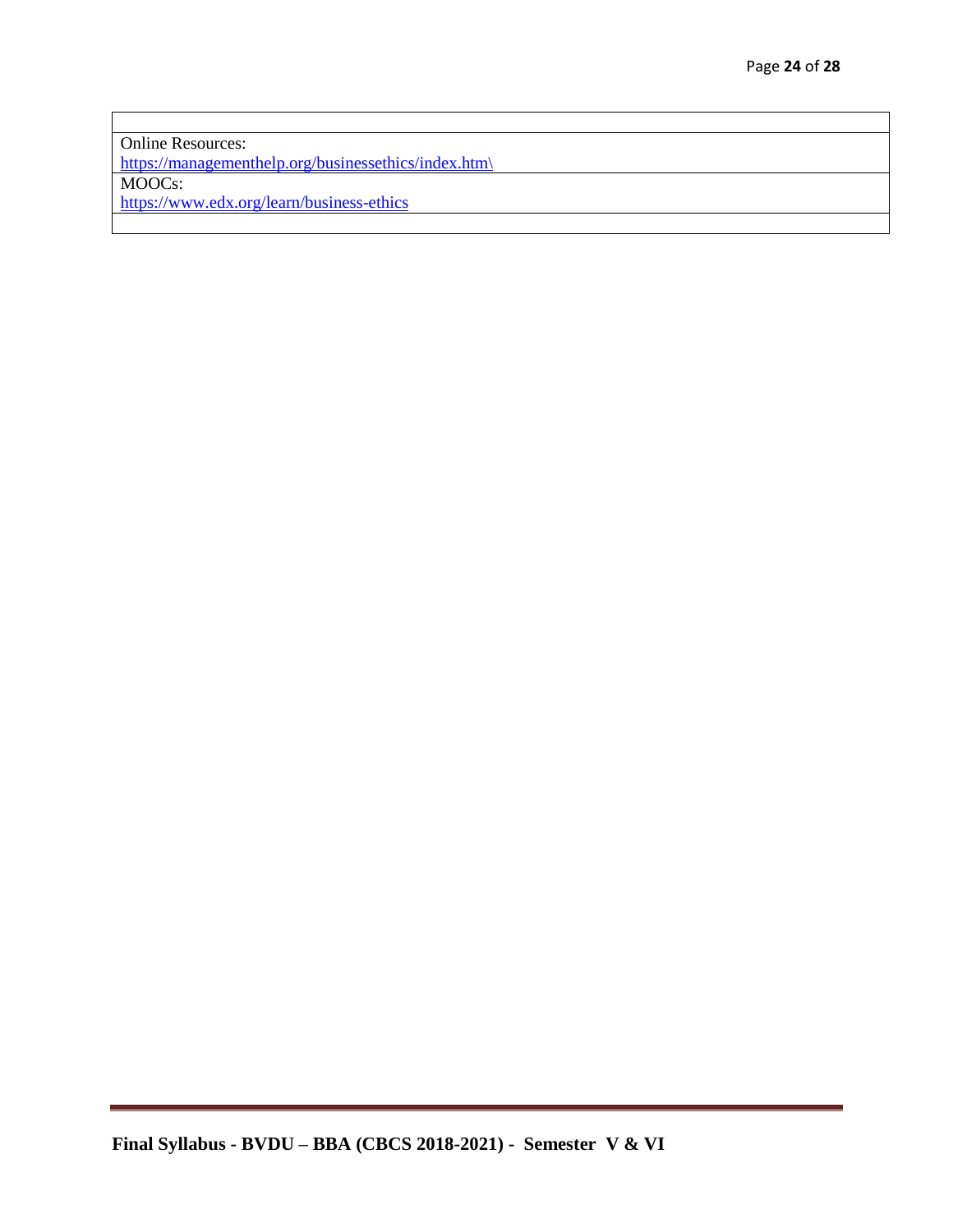# BBA- Sem -VI (CBCS 2018) **Basics of Hospitality Management** Credits : Three CCA Course Type : GE Course Objectives: 1. Recognize scope and career in the hospitality industry. 2. Identify the major segments and specialization of the industry and their operations. Learning Outcomes: **Unit 1: ( 8 hours) Introduction to the Hospitality Industry:** a. History and scope of the hospitality industry. b. Economic impact of the hospitality and tourism industries. c. Careers in the industry. d. Link between hospitality and travel and tourism. e. Major segments and specialization of the industry. f. medical tourism **Unit 2: ( 10 hours) Recreation/Travel and Tourism:**  a. Operation of recreational facilities such as resorts, spas, theme parks, and clubs. b. Meetings, conventions, exhibitions, banquets, and other events. c. Travel agencies and concierge desks. d. Gaming entertainment industry. **Unit 3: ( 12 hours) Operations:**  a. Leadership and management in the industry. b. Hospitality marketing. c. Human resources and risk management and safety procedures.

Course Code : **606**

#### Reference Books :

- 1. Introduction to Hospitality Management, John R. Walker ,Pearson
- 2. Food and Beverage Service, D.R. Lillicrap, John A. Cousins & [Suzanne Weekes](https://www.google.co.in/search?hl=en&tbm=bks&tbm=bks&q=inauthor:%22Suzanne+Weekes%22&sa=X&ved=0ahUKEwjqiYH9ocbdAhVRWX0KHSJWB1kQ9AgIMzAB), Book Power.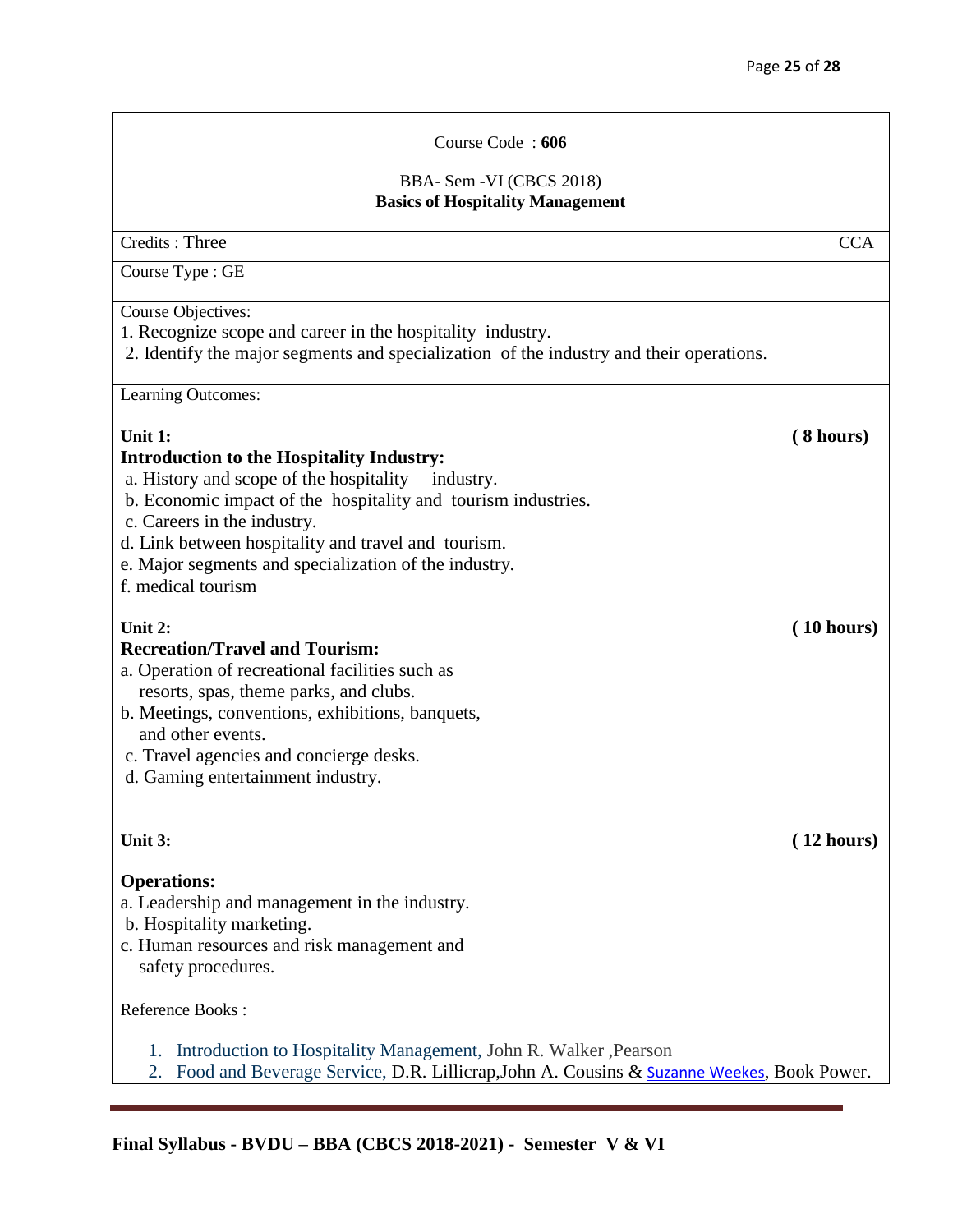- 3. Food and Beverage Management, Bernard Davis , Sally Stone, Butterworth Heineman Ltd.
- 4. Hotel House Keeping and Management, Raghubalan, Oxford University Press.
- 5. Managing Front Office Operations, Michael Kasavanna, Richard Brooks , Charles Steadmon, AH&LA.

Online Resources: www/youtube.com

MOOCs:

<https://www.ifitt.org/hospitality-and-tourismmoocs/>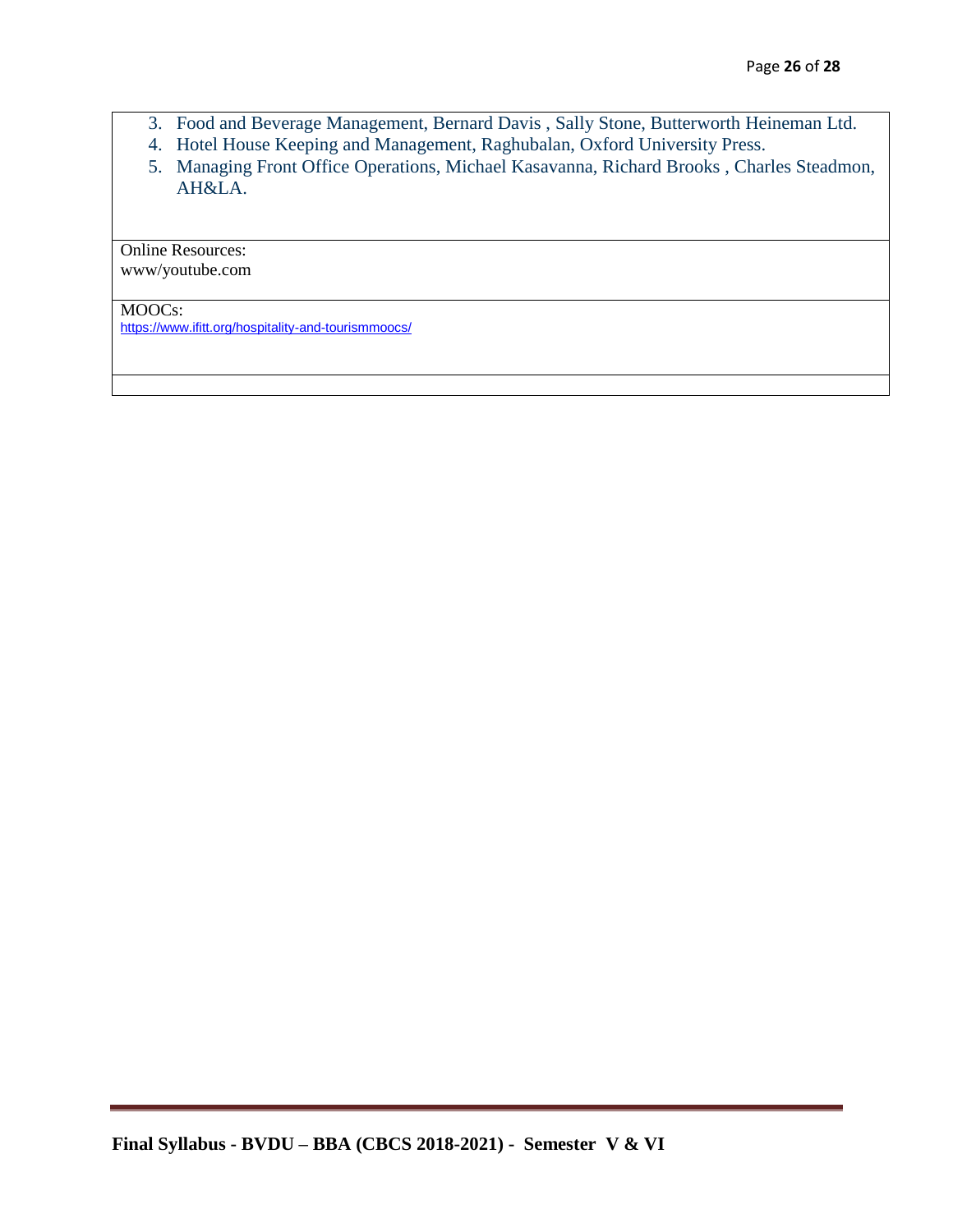Course Code : 606

BBA- Sem -VI (CBCS 2018) **Yoga II (OPEN)**

Credits : Three CCA

Course Type : GE

Course Objectives:

This course is aimed at elucidating the core knowledge contained in the science of Meditation.

Learning Outcomes:

#### Unit 1: (12 hours)

- Patanjal Yog Shastra Introduction\*
- Meditation and its origin Concentration and Self Discipline Proper Food and Behaviour
- Omkar Meditation Omkar and its effects,Omkar Meditation –Posture, Process, Benefits.

#### Unit 2: (14 hours)

 Introduction of Kriya, Bandha and Mudra. ii) Importance of Kriya and its scientific approach. iii) Importance of BANDHA and its scientific approach. iv) Importance of MUDRA and its scientific approach. v) Effect of Asanas on various Systems vi) Difference between Asana and Exercise. vii) Difference between Pranayama and deep breathing. iv) Yogic Diet.

- Yogasanas and Pranayam
- Basic Yogasanas for beginners
	- Bhastrika,bhramari,AnulomVilom Pranayam –process,practice and its benefits
- Sun salutation Origin of Suryanamaskara and Yogasanas in India,
- Sun Salutation -Process, Practice and Benefits, Influence of suryanamaskar on health and wellness of individual, impact on weight loss

#### **Reference Books :**

- 1. Yoga Asanas, Pranayam, Mudras, Kriya, Vivekananda Ashram
- 2. Yoga Sivanand Yog Vedanta Center

#### **Online Resources:**

<https://www.yogatoday.com/> <https://www.youtube.com/user/yogatoday> <https://m.youtube.com/user/yogawithadriene/playlists>

### **Unit 3: ( 12 hours)**